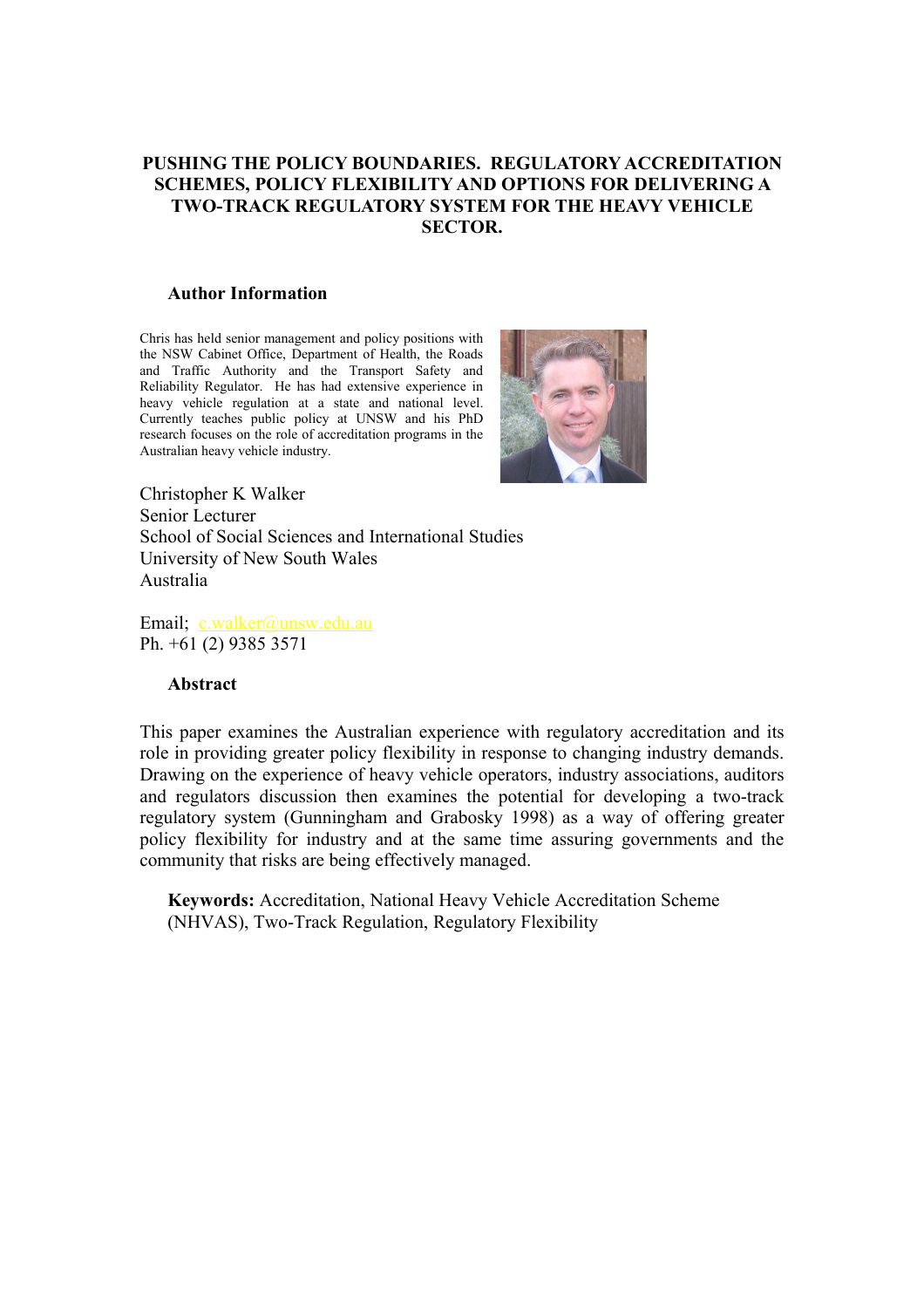# **1. Introduction**

The Australian trucking industry currently faces one of the most challenging periods in its history as it moves into a highly integrated, increasingly time sensitive and competitive transport sector. Changing economic conditions have encouraged industry consolidation and intensified competitive pressures (BTRE 2003a). The globalisation of markets has exerted pressure on transportation systems to facilitate a seamless and timely flow of goods and materials between production and sales points. Similar to trucking industries in other developed economies, the Australian market is characterized by low barriers to entry, high numbers of small firms, intense competition and low profit margins. The market comes very close to perfect competition (Thornton et al. 2008:279).

Pressure to improve operational efficiency has more recently been driven by the rapid rise of fuel costs forcing many firms to aggressively cut back associated business costs. Heightened political interest in climate change also means government may soon act to impose additional costs on the road transport sector since next to energy it has been identified as the second major contributor to greenhouse gas emissions (DCC 2008). Whilst a small proportion of the total vehicle fleet, heavy vehicles are estimated to produce around 48 per cent of road transport green house gas emissions (NTC and Rare Consulting 2008). As one group of authors recently put it, trucking has been identified as "...a big, tough and environmentally important regulatory target" (Thornton et al. 2008:278).

Against this background of cost and regulatory pressures transport planners anticipate that the Australian freight task is likely to double over the next decade (NTC 2006). Yet in this era of growing demand, the potential for other transportation systems such as rail to carry its share of the freight task is likely to diminish rather than expand (BTRE 2003b), thus putting more pressure on the road network to facilitate the efficient movement of freight. Added to these challenges is the fact that the trucking industry faces a critical shortage of drivers which is expected to intensify over the next decade with fewer than 10 percent of current drivers under 35 years of age (BTRE 2003a). To add further complication, the general negative community attitude towards trucking makes addressing issues of driver recruitment and progressing regulatory enhancements around vehicle productivity even more challenging for the industry.

In this environment of rising costs, increasing demand and capacity constraints government agencies have worked to review and reform road transport regulations. Effective regulation is central to the efficient and safe operation of the heavy vehicle industry. The aim of recent regulatory change has been to increase the efficiency of the road transport sector, develop innovative ways to raise compliance levels across the industry, help protect road infrastructure and improve road safety.

# **2. Methodology**

This paper consists of two parts. Firstly, it provides an analysis of the Australian experience with alternative regulatory accreditation and then drawing on the findings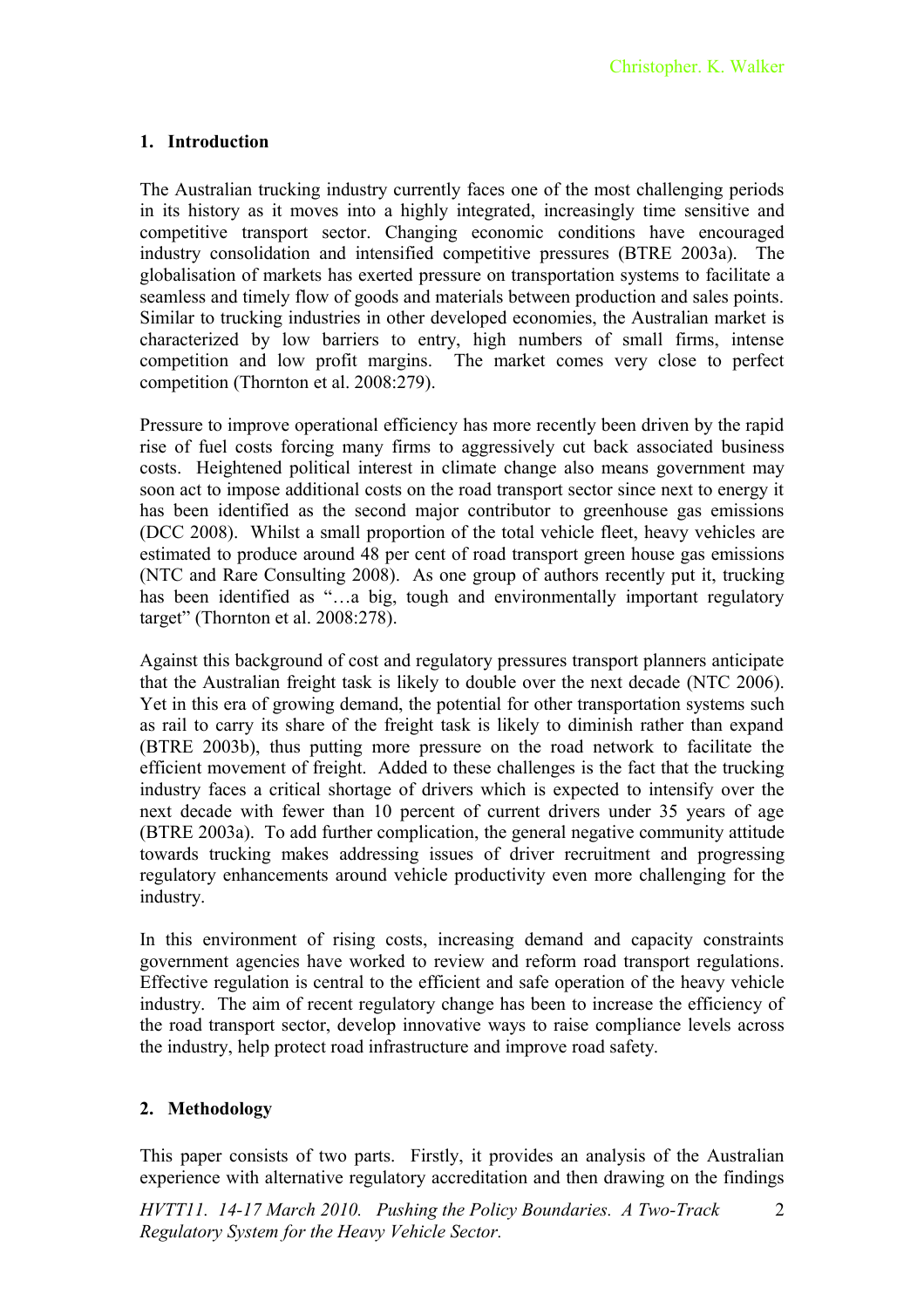of this analysis part two examines the potential for a fundamental reform of the heavy vehicle regulatory framework by instituting a two-track system. This consists of a high track that has greater policy flexibility and more onerous accountability requirements and a low track characterized by standard prescriptive limits and traditional deterrent-based enforcement.

This paper draws on qualitative research into stakeholder views and experiences of the Australian National Heavy Vehicle Accreditation Scheme (NHVAS). Discussion examines industry and regulator perspectives on the scheme, its effectiveness and value as an innovative approach to regulation. A total of 41 semi-structured interviews were conducted with participants in the heavy vehicle industry from across Australia. Interviews were held in all Australian states and included 18 representatives of road transport regulatory agencies, 12 representatives of transport industry associations, five auditors and 12 trucking operators. A number of those interviewed had dual roles, for example four representatives of industry associations also operated their own trucking businesses and two representatives of state based industry associations also worked as auditors. The distribution of interviews across Australian jurisdictions is illustrated in Figure 1 below.



#### **Figure 1 - Interviews by stakeholder categories across Australian jurisdictions**

3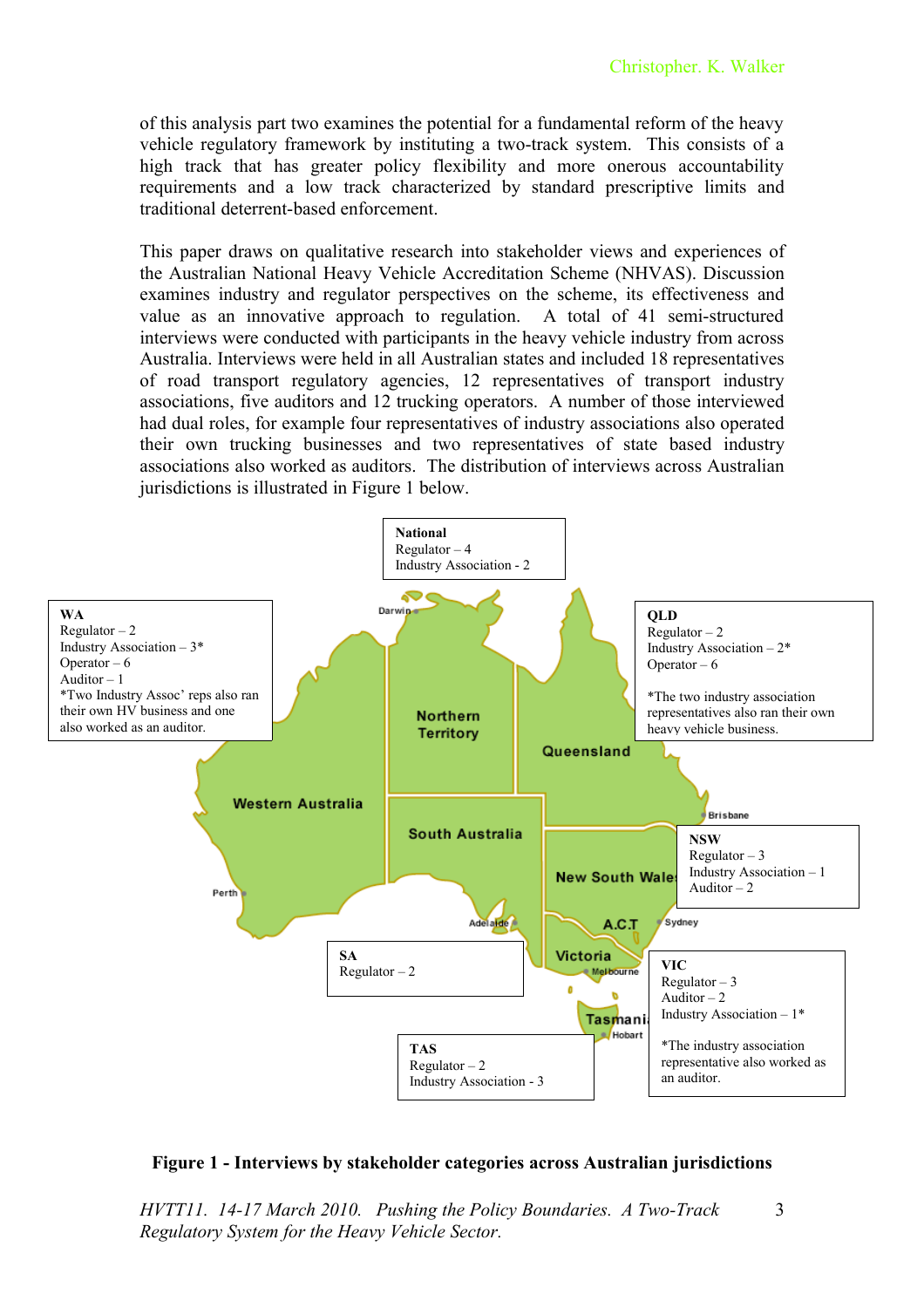Discussion draws on regulation theory, policy documents and the findings of the research to develop a regulatory model that has the potential to more effectively deal with the future challenges and demands both industry and regulators face from changing markets, global competitive pressures and shifting community expectations. It is argued that the productivity and compliance benefits that can be derived from voluntary self-regulatory schemes such as NHVAS suggest there is potential for the development of a comprehensive two-track regulatory framework for the heavy vehicle industry. Such a model may fit well with the changing institutional landscape as Australian jurisdictions work to establish an independent national heavy vehicle regulator to be operational from 2012.

#### **3. Regulatory Change and Alternative Compliance Schemes**

Over the past two decades the regulatory environment of the Australian heavy vehicle sector has been comprehensively reformed. Industry frustration with inconsistencies and variations between state based regimes has generated ongoing demands for regulatory uniformity across the country. A key driver of regulatory change both in Australia and internationally has been the demands of industry and governments for deregulation (Rose et al. 2006). Since the 1980s governments throughout the world have been committed to reform public sector administration and regulation making greater use of incentives and price signals to influence the behaviour of firms and individuals.

This shift in public sector thinking and practices, generally referred to as New Public Management (NPM), has had a major impact on approaches to regulatory problems (Vogel 1996). The pressure of fiscal constraint has encouraged public sector agencies to promote light-handed regulation and look for alternate forms of influence for achieving policy objectives. Regulators now consider how markets and other less intrusive mechanisms can be utilized to shape behaviour (Jessop and Sum 2006).

In Australia, the establishment of the National Road Transport Commission and its subsequent successor the National Transport Commission has created opportunities for proponents of deregulation to progress a reduction in the regulatory burden on the trucking industry through formal programs of regulatory review and innovation. Whilst the output of the Commission suggests there has been more re-regulation rather than any measurable reduction in the regulatory burden on the industry, regulatory reforms have however sought to progress greater uniformity across jurisdictions (Banks 2006). This has helped simplify and build consistency into the heavy vehicle regulatory regime across jurisdictions. A characteristic of recent reform has seen road transport regulators move away from the "one-size-fits-all" approach and attempt to work with industry to address the productivity concerns of firms as well as the compliance and safety goals of the regulator in manners that are less intrusive and costly than prescriptive regulation. Key reforms that reflect this new approach towards compliance include the National Heavy Vehicle Accreditation Scheme (NHVAS) and the chain-of-responsibility legislation.

# *National Heavy Vehicle Accreditation Scheme (NHVAS)*

NHVAS was introduced as an alternative compliance regime allowing operators to choose to either comply with prescriptive standards or to self-regulate by demonstrating they have adequate internal control systems that ensure compliance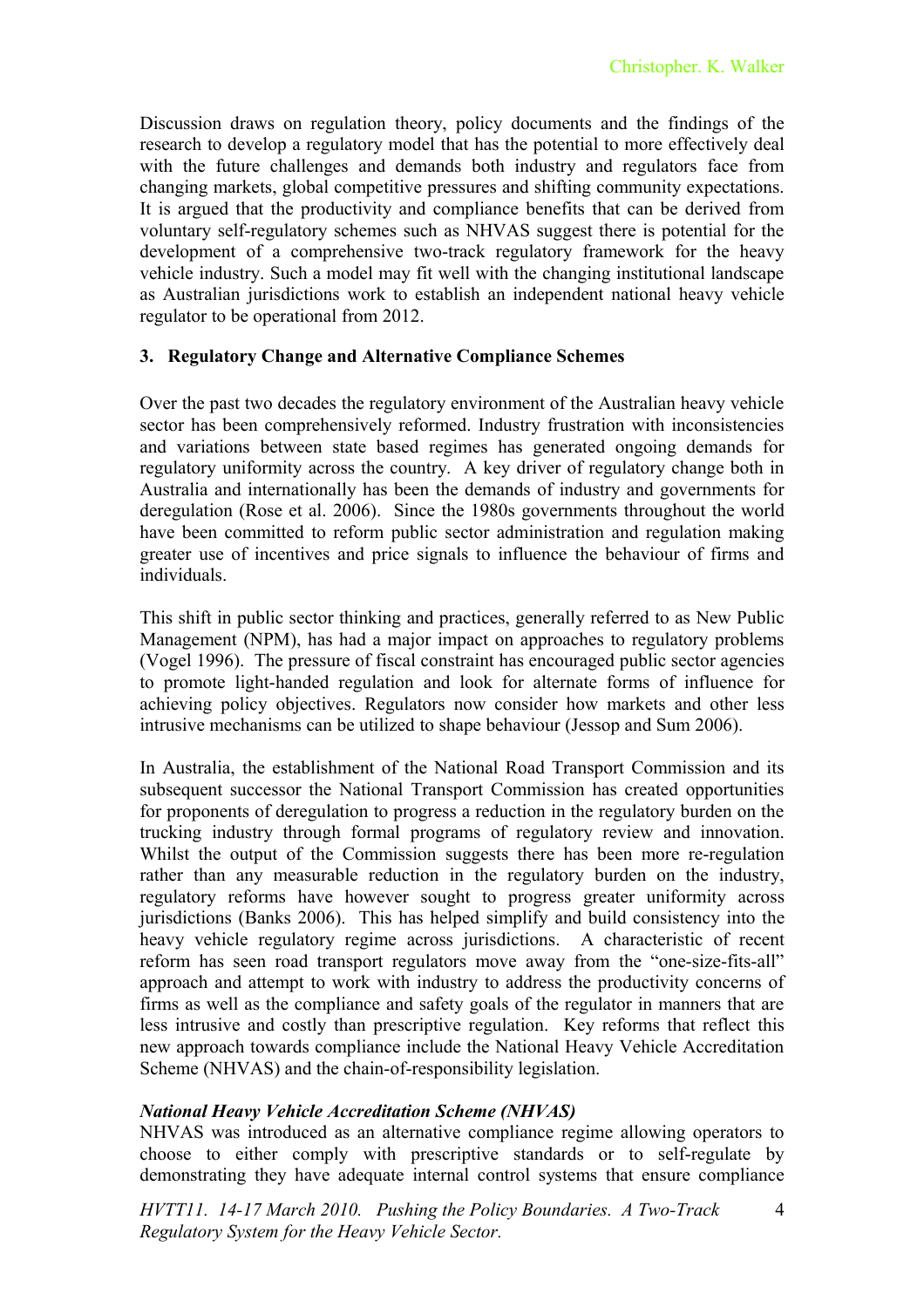with the standards of the scheme. The scheme has a modular structure allowing firms to select to enrol in mass management, maintenance management or fatigue management. The purpose of NHVAS is to enable efficiency improvements in road transport by allowing a lesser degree of on-road enforcement for operators who can demonstrate a high degree of compliance through other means. In this way, the efforts of responsible operators to comply with regulatory standards can be recognized and enforcement resources targeted on other sectors of the industry that represent higher risk (Yeo and Moore 1998). The use of accreditation programs as alternative means for demonstrating compliance is increasingly common across a range of industrial sectors in Australia (Bibby 2010).

In response to adopting alternative compliance processes the transport regulator provides concessions against prescriptive compliance requirements. Regulatory concessions are included to help offset operator costs in establishing internal monitoring systems and purchasing audits. The cost of compliance in sectors dominated by small firms like trucking is seen as a significant factor influencing a firm's willingness to comply (Thornton et al. 2008). Under NHVAS regulatory concessions associated with each module, such as an entitlement to carry additional mass under the mass management module, act as incentives to join the scheme. These benefits help operators remain competitive and compliant in a hyper competitive industry where the tendency to breach regulations is high and chances of detection generally low (McIntyre and Moore 2002). As one national regulator commented, "*… you are not going to get anybody in a scheme except for the very community minded ones if its not got some incentive because it is such a competitive industry. You have to give them some edge"* (Regulator 01).A key feature of NHVAS is that it aims to align the economic self-interest of the firm with the compliance goals of the regulator through a system of incentives and rewards.

# *Chain-of-Responsibility*

The other key compliance reform that also acts as a push factor, encouraging firms to join NHVAS, is the chain-of-responsibility legislation. This legislation extends legal liability for compliance to all parties who exercise some degree of control over onroad outcomes. This reform has helped extend the enforcement focus beyond the driver and the vehicle. For example, a grain receival depot that knowingly rewards overloading by paying for loads delivered in excess of legal weight limits may be held legally accountable for the overloading offence (McIntyre 2005:5). The legislation provides a defence for parties where they can demonstrate they have put into place processes that ensure high levels of compliance by on-road parties. This often results in consignors and receivers requiring transport operators to demonstrate they have in place effective self-management and compliance control systems (Leyden et al. 2003; McIntyre 2005:9-11). In this environment, accreditation systems like NHVAS, which require much greater levels of documentation and detail on processes and management systems, are seen as "...an avenue to provide these evidence trails…" (Leyden et al. 2003:9).

The above regulatory reforms reflect a move away from tightly prescribed enforcement, shifting greater responsibility onto management and the use of internal control systems and audits. Roadside detection is costly for agencies and operators and is potentially indiscriminate in its approach. The important role that accreditation schemes play in the enforcement process has increased as compliance accountability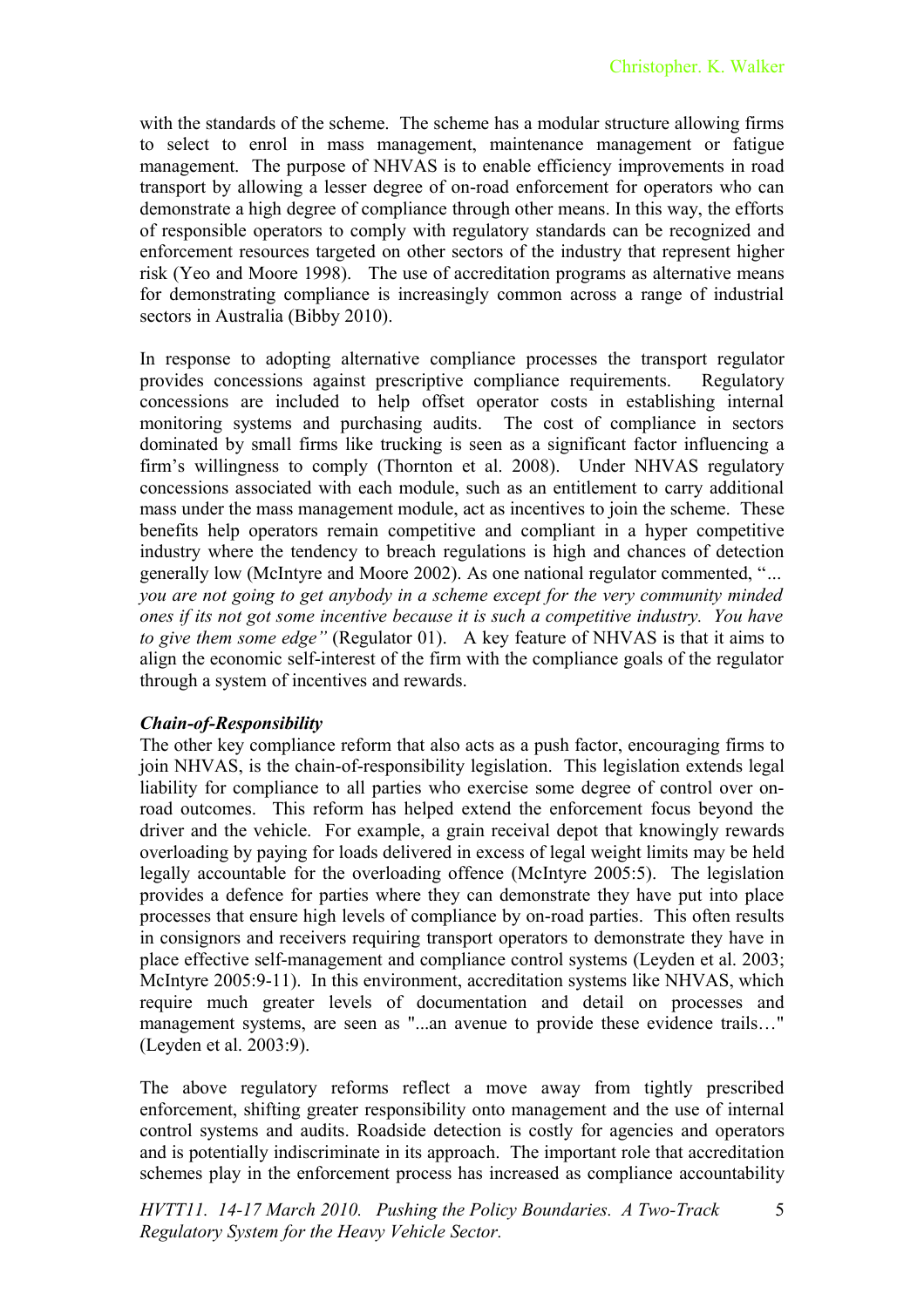progressively moves away from roadside detection to more sophisticated approaches that rely on the office based documentation held by the trucking firm and other parties in the transport chain. This new regulatory framework has also effectively drawn on market forces to help push compliance. The productivity incentives under NHVAS as well as the contracting obligations that major companies impose on trucking firms encourages operators to consider the commercial benefits that result from having in place their own documented compliance systems. Evidence of the growing interest in establishing more sophisticated internal control practices is reflected in the range of industry and government accreditation programs that now operate across the Australian heavy vehicle sector.

#### **4. Accreditation Programs in the Australian Trucking Industry**

The majority of heavy vehicle accreditation schemes are voluntary. However, access to certain conditions or entitlements is usually dependent on successful accreditation thus making the schemes obligatory for operators who want to fairly compete in certain sectors. Current available schemes include;

• the National Heavy Vehicle Accreditation Scheme (NHVAS),

• the Western Australia Heavy Vehicle Accreditation scheme which is compulsory for restricted access vehicles operating in Western Australia only,

• CattleCare, an animal welfare scheme concerned with the transportation of livestock,

a range of schemes concerned with the transportation of dangerous goods, chemicals, fuels and foodstuff, and

• TruckSafe, the national industry association's (Australian Trucking Association) quality business management accreditation program.



**Figure 2 – Accreditation Programs in the Australian Heavy Vehicle Sector**

**Source:** Rufford, P and P Bass. 2006. Policy review of road transport heavy vehicle accreditation. Discussion Paper. Melbourne: National Transport Commission: 17.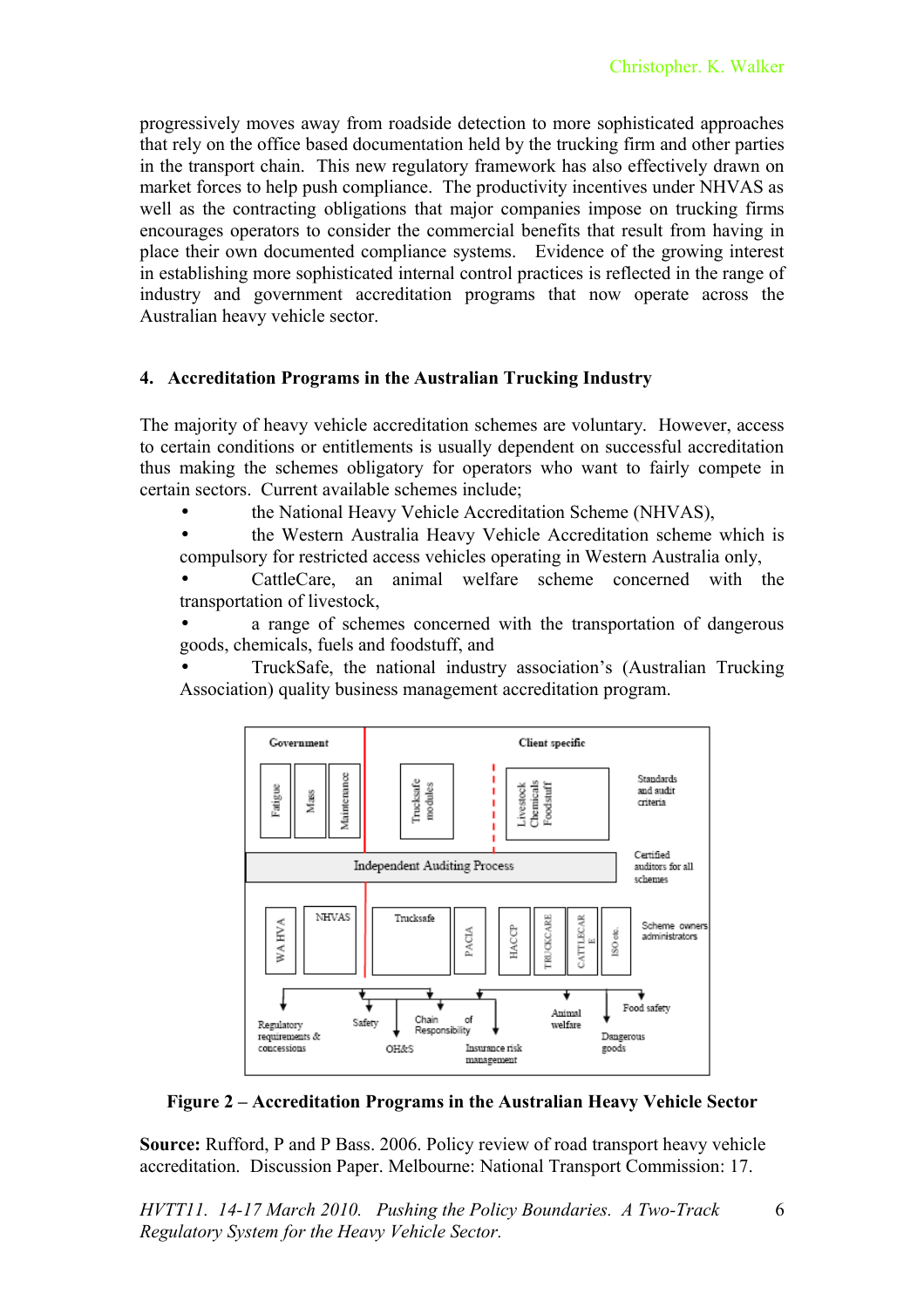The above figure illustrates these accreditation programs and separates government from industry-based schemes. The diagram aims to illustrate the link between the accreditation schemes and the areas of industry performance that they target in respect of compliance and operational improvements.

Currently in Australia, NHVAS and TruckSafe are the two most dominant schemes in the eastern states and the WA Heavy Vehicle Accreditation Scheme is the most dominant scheme in the west (Rufford and Bass 2006). The government schemes (NHVAS and WA Heavy Vehicle Accreditation Scheme) are linked to issuing regulatory concessions or permit road access. The industry schemes such as TruckSafe, essentially offer management systems to promote best practice and safety.

In 2006 the NTC conducted a review of heavy vehicle accreditation schemes with a view to examine the safety benefits that accrue to members (Rufford and Bass 2006). The review found that operators were strong supporters of accreditation arguing that their operations became more productive and reliable. They used the accreditation process to drive change within their organisations and they saw membership of an accreditation program as an effective marketing tool (Rufford and Bass 2006:11). A key finding of the NTC review was evidence suggesting the crash rate of vehicles in NHVAS and other accreditation schemes is significantly lower than non-accredited vehicles. The NTC review found that non-accredited articulated vehicles in Victoria, NSW and Queensland have an average crash rate 2.5 times higher than accredited vehicles. The review suggests that if all non-accredited vehicles became accredited one could expect a 50% reduction in the crash rate of articulated vehicles (Rufford and Bass 2006).

# **5. Flexible Regulation: Experience and Evidence Under NHVAS**

In the Australian context, accreditation schemes are used to match the demands of industry for more flexibility in regulation with government and industry responsibility for maintaining high standards of road safety and asset protection. The principal example of this approach is NHVAS. The impressive road safety findings of the NTC accreditation review (Baas 2008; Rufford and Bass 2006) suggest that compliance and accountability systems like accreditation programs can be effective instruments to lift the performance standards of industry. The potential benefit that may derive from self-regulatory and quasi self-regulatory programs has been well documented in the regulation literature (Ayres and Braithwaite 1992; Grabosky 1995a, b; Gunningham and Grabosky 1998; Parker 2002). However, little work has been carried out in the trucking industry.

The following discussion draws on interview material with key stakeholders from the Australian trucking sector and highlights their observations about the benefits that may derive from the rewards based accreditation program, NHVAS. The evidence suggests that certain sections of the industry can respond to greater demands for accountability and higher safety and compliance standards, particularly where greater access to regulatory flexibility is guaranteed. This evidence is useful in then exploring the potential that a two-track regulatory system may hold for the trucking industry. Is it possible that greater regulatory flexibility can be achieved in road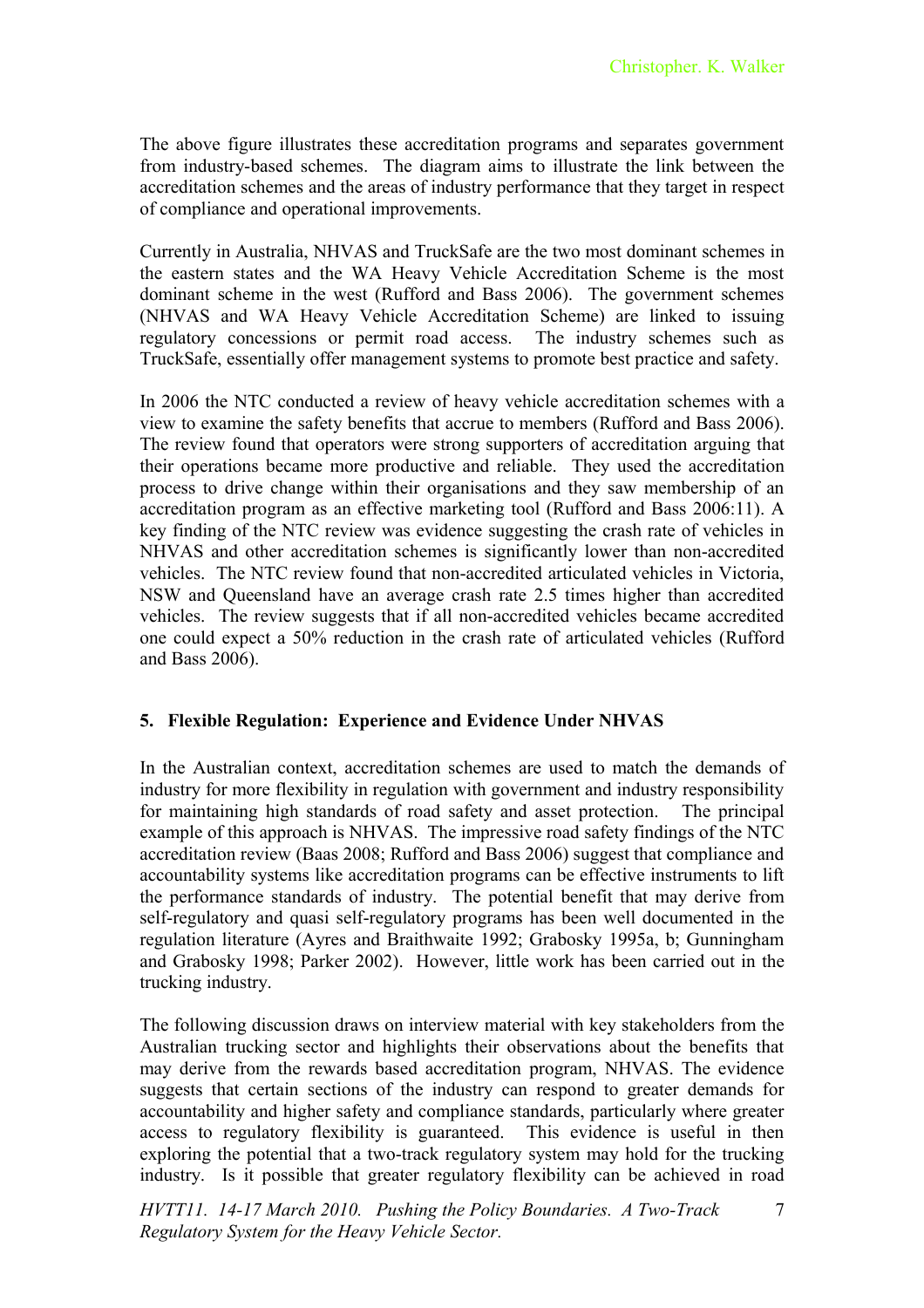transport by building on the achievements of NHVAS?

# *Cultural Change and Building Engagement: A New Approach in Trucking Regulation.*

Interviewees from all stakeholder groups were highly supportive of NHVAS. The scheme is seen to embody a new and needed approach in the heavy vehicle sector that provides greater opportunity for responsible industry self-regulation and a change in industry-regulator relations. This change in relations is seen to be indicative of a shift in sector wide culture away from antagonism towards cooperation and jointly working to resolve compliance, safety and productivity concerns. For some regulators and industry participants the basic combative culture that has traditionally existed between regulators and the trucking industry has been fundamental to keeping regulatory approaches confined to the definition of prescriptive limits. With the introduction of NHVAS all participants have observed a move towards greater tolerance of uncertainty and the joint management of compliance issues. One operator explicitly stated it was about industry and regulators working towards common goals.

*I think it was more like the industry wanted to work with people, for the government to be working with the industry so they're working towards a common goal and not working against each other. (Operator 01)*

This cultural shift is indicative of modern regulated sectors that see a much higher level of engagement between industry and regulators (Coen 2005) and highlights the emerging maturity and sophistication of the Australian trucking sector. As one state regulator noted;

*"…I think the relationship between our enforcement people particularly, and industry has been improved markedly through a number of initiatives and NHVAS is one of them, where instead of taking the approach "Well we're here to bust you", we now say, "We're actually here to help you run your business better so we don't have to bust you", and actually getting a lot of the officers, not all, but a lot of the officers actually on board with that philosophy, has actually improved the relationship markedly." (Regulator 02)*

Respondents indicated that their experience under NHVAS reveals a willingness of firms and regulators to share information and help improve the effectiveness of the regulatory and enforcement framework. Many firms that participate in NHVAS understand the strategic advantage of working with the regulator since this helps them not only solve compliance problems that may improve their competitive position, but also enables them to promote regulatory change and new policy initiatives that favour their business objectives (Coglianese et al. 2004). As one operator noted;

*Those that are prepared to get in and … and take advantage of these schemes have input into it to start with, so they're doing the ground work, they're doing the research that is key to how we can fit in with what the regulators want to do. So they are actually having input…But it's the same as anything, the more you put into something the more you'll get back out of it. (Operator 02).*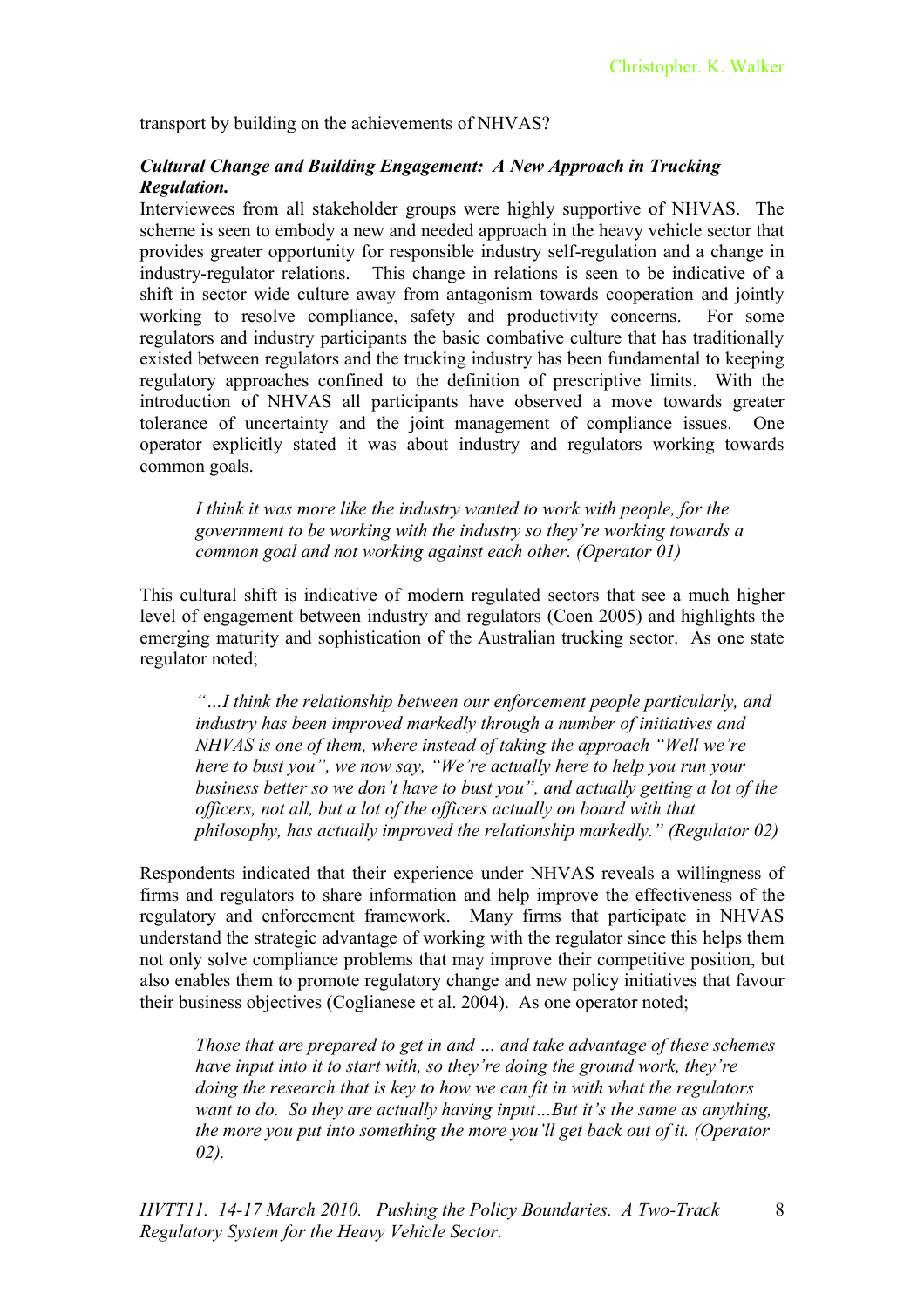# *Interest Group Involvement in Regulatory Design*

The development of NHVAS was based on pilots with industry input. This means the compliance standards and regulations have been developed with an understanding of what can work for operators. Industry representatives argue that this is a far better approach to the development of regulation than the simple imposition of black letter law developed by some '*bureaucrat removed from the day-to-day practices of industry*'.

Communicating around the detail of an accreditation program, like NHVAS is seen as building an understanding between both parties of what is achievable through accreditation.

*to me,… it (accreditation) improves communication. It develops a constructive working relationship with government… (Industry Association 07)*

Industry involvement is seen as important in stimulating interest and motivating takeup.

*…that is why any accreditation scheme needs to have industry help develop it. It needs to have the right drivers behind it. Otherwise the chance of significant complexity is high. Especially with accreditation schemes that are optional, high complexity leads to low pick up. (Industry Association 05)*

Many operators talk about accreditation giving the firm more control over how it manages and goes about meeting compliance requirements. Some operators say accreditation under NHVAS is a way of handing back control to the firm in shaping how compliance requirements are structured. This includes control at the micro level in terms of the firm's own operating procedures and business practices and at the macro level where both industry associations and firms argue their involvement contributed to shaping the regulatory scheme. One operator observed;

*Looking forward its really the only way to go … from an operator perspective to head down that track because you are maintaining some form of control over what can and can't be done from an industry perspective. I mean, ultimately it's about what the industry needs in order to perform a task. We need to have some form of control on that because historically when government controls have been based without industry input it's been a white elephant. (Operator 03)*

Being involved and party to the design and development of regulatory arrangements is seen as essential in building competitive markets and ensuring regulation supports business activity. The experience from NHVAS suggests it will be critical to engage industry in the conceptual development and refinement of operational detail of any future two-track regulatory system.

# *Building Operator Capacity to Cope with Regulatory Complexity and Change*

NHVAS operators noted that participation in the scheme has enabled them to more effectively cope with emerging layers of regulation and regulatory complexity. Whilst most operators do not find NHVAS by itself, an overly complex or difficult regulatory scheme to master, some have commented on the fact that the broader mix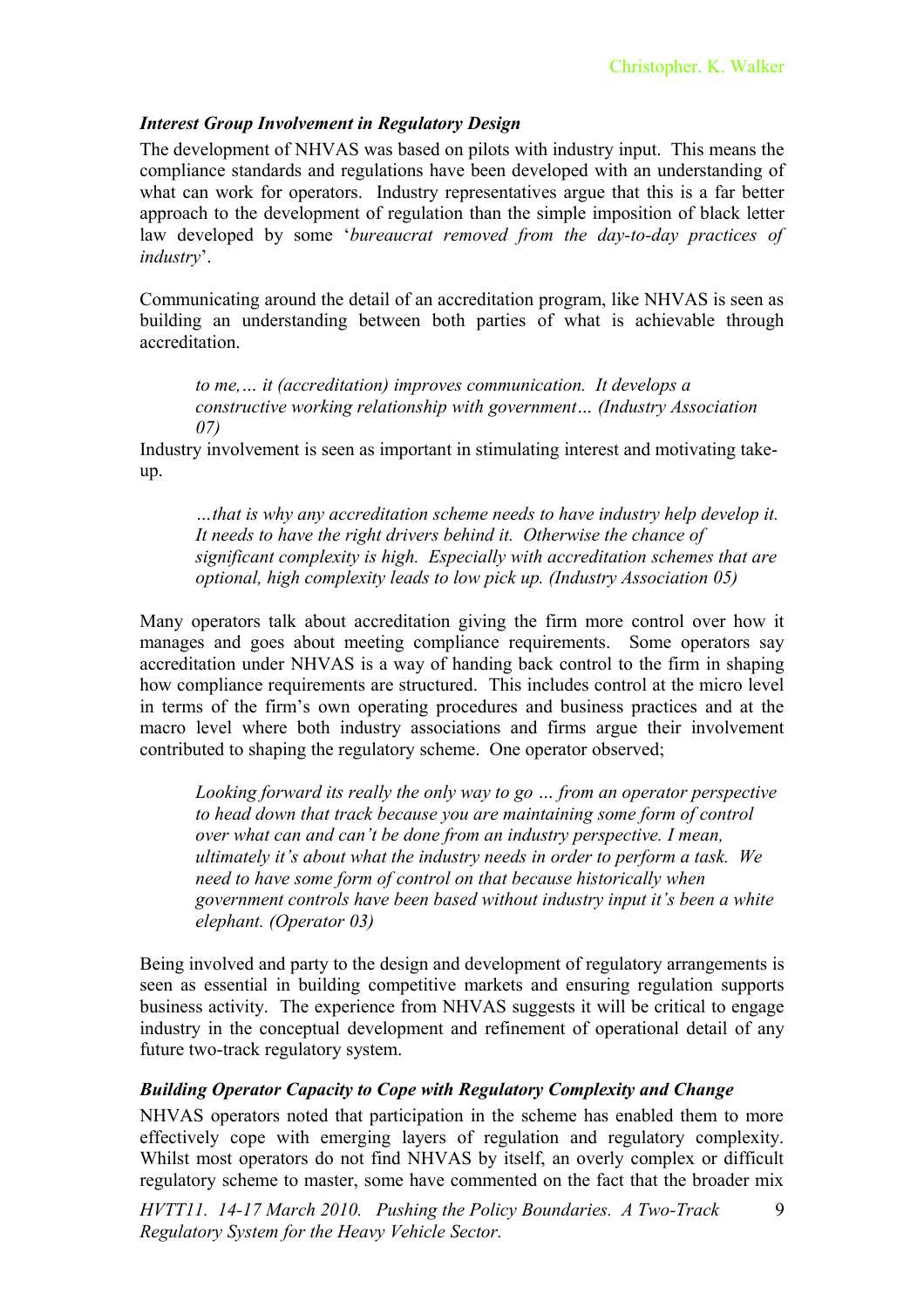of accreditation programs and regulatory concession schemes offered by different states and territories has made the regulatory landscape more complex. A number of operators see emerging layers of regulation and understand that the regulatory environment in their industry is dynamic and changing. Operators experienced with working under NHVAS observe that this has been a valuable exercise and helps them more effectively tackle and manage their business within an environment of constant regulatory change.

*…the accreditation scheme actually helps people to understand the new regulations coming in…because you've got systems in place that will help you to deal with the new regulations. I mean…the way of dealing with any new regulations is to already have a system in place… (Operator 04)*

*…any operator needs to have a really good understanding of the regulations and keep on top of it so I guess, having a system that requires you to know regulations is better than one that doesn't. Yes, so I think accreditation probably facilitates a better understanding of regulations. (Operator 05)*

The experience gained from operating under NHVAS suggests firms are therefore more capable of dealing with greater regulatory complexity, particularly where this may also involve accessing a more flexible and responsive regulatory regime.

### *Aligning Regulatory and Business Interests: Delivering Better Business and Compliance Outcomes*

Operators that have had experience with NHVAS note that meeting the accreditation standards requires a more detailed investigation into their business practices and through the process of detailed documentation they actually learn more about how their business operates. In meeting regulatory requirements operators learn how to improve their business practices in a manner that also contributes towards the compliance objectives of the regulator. This was particularly the case in respect of the NHVAS maintenance module where firms recalled the cost savings achieved by establishing systematic processes for record keeping, repair and general maintenance work and at the same time reported running safer, more compliant vehicles.

*… it's a lot of preventative maintenance so its cost effective…a few years ago you'd probably break down on the side of the road, scratch your head and say "Didn't know that was going to go". But now you actually document the parts that are changed, the maintenance, the scheduling, so that you really know that this part has been in the truck for X amount of kilometers or X many years, best change it now before it gives up the ghost in the next few months. So its cost effective…(Operator 04)*

Similar observations were made by auditors who believed the regulatory model helped develop more efficient business operations.

*Some of the smaller operators, say with 10 trucks, get a benefit. They are the sort of people I found that did not have good records of each individual truck. They had pretty good records overall, but if truck no. 6 was one of those trucks that created problems all the time they really didn't know. They just kept fixing it. Now they have records that show how it has broken down over*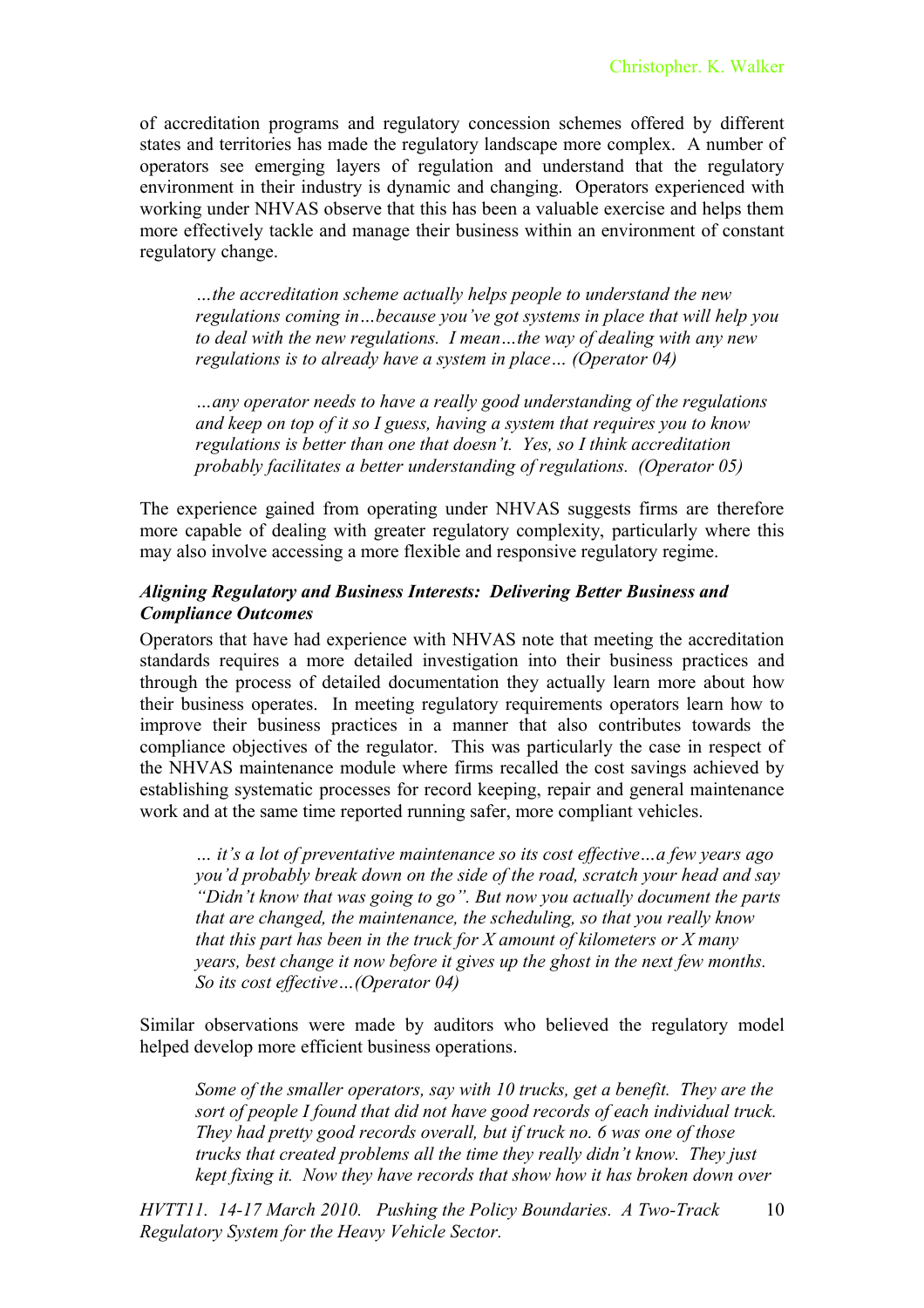*time so it enables them to look at it more carefully and ask what is wrong with the truck or what is wrong with the driver? (Auditor 04)*

The regulatory model is seen to improve the overall reliability of the firm and this is considered a significant competitive factor in the trucking business.

*..ultimately I think the operators benefit because they are more profitable, they have less breakdowns, they have better maintained equipment. There is nothing worse for a transport company to have a breakdown on the side of the road. They way the economic climate is now, if you are a transport company and your fleet is unreliable, you just wont get work. Because your customers expect you to deliver from A to B without any hiccup. So in maintenance, and mass because they get a better payload, ultimately if it is done correctly, they get a benefit out of it. (Auditor 02)*

These observations clearly demonstrate that regulatory systems can have positive outcomes for businesses whilst seeking to achieve better safety outcomes.

#### *Strategic Enforcement and the Constitution of Markets*

Regulators tended to have a more expansive view of NHVAS. They valued its current and potential contribution to compliance and enforcement objectives. Their consideration of issues included a longer-term view about how to improve safety within a public sector environment of constrained resources whilst facing increasing industry demand for more liberal concessions against regulatory limits. Regulators see NHVAS as a strategic use of their limited resources that helps manage risk and raise safety standards across the industry.

Operators tended to emphasise the importance regulation and effective enforcement play in maintaining fair competition in their business sector. This meant they saw roadside enforcement as an ongoing and necessary component of the regulatory framework and that self-regulatory schemes such as NHVAS were supplementary to existing regulatory effort. NHVAS operators were concerned with the efficiency and effectiveness of direct forms of enforcement targeted at cheats and noncompliant operators. There was an expectation that non-accredited operators would be more frequently subject to direct roadside enforcement.

A key factor for industry participation in NHVAS was the expectation that other segments of the industry would face stronger enforcement. Regulators draw on the resources and effort of industry to effectively self-regulate allowing the enforcement resources of the state to be redirected to areas of strategic concern.

*It's a more cost effective way of regulating. Because I think that with regulation, if you are putting the burden of regulating on government then it is going to mean increased costs to enforce those regulations. So I think with accreditation... operators are learning about how best to manage their fleets so they can comply with regulations… it actually means that the regulators can actually start to focus on those that are poor performers in the industry… what you can do is take the burden off the really good performers in the industry and place the burden back on those that aren't performing at the standard. (Industry Association 07)*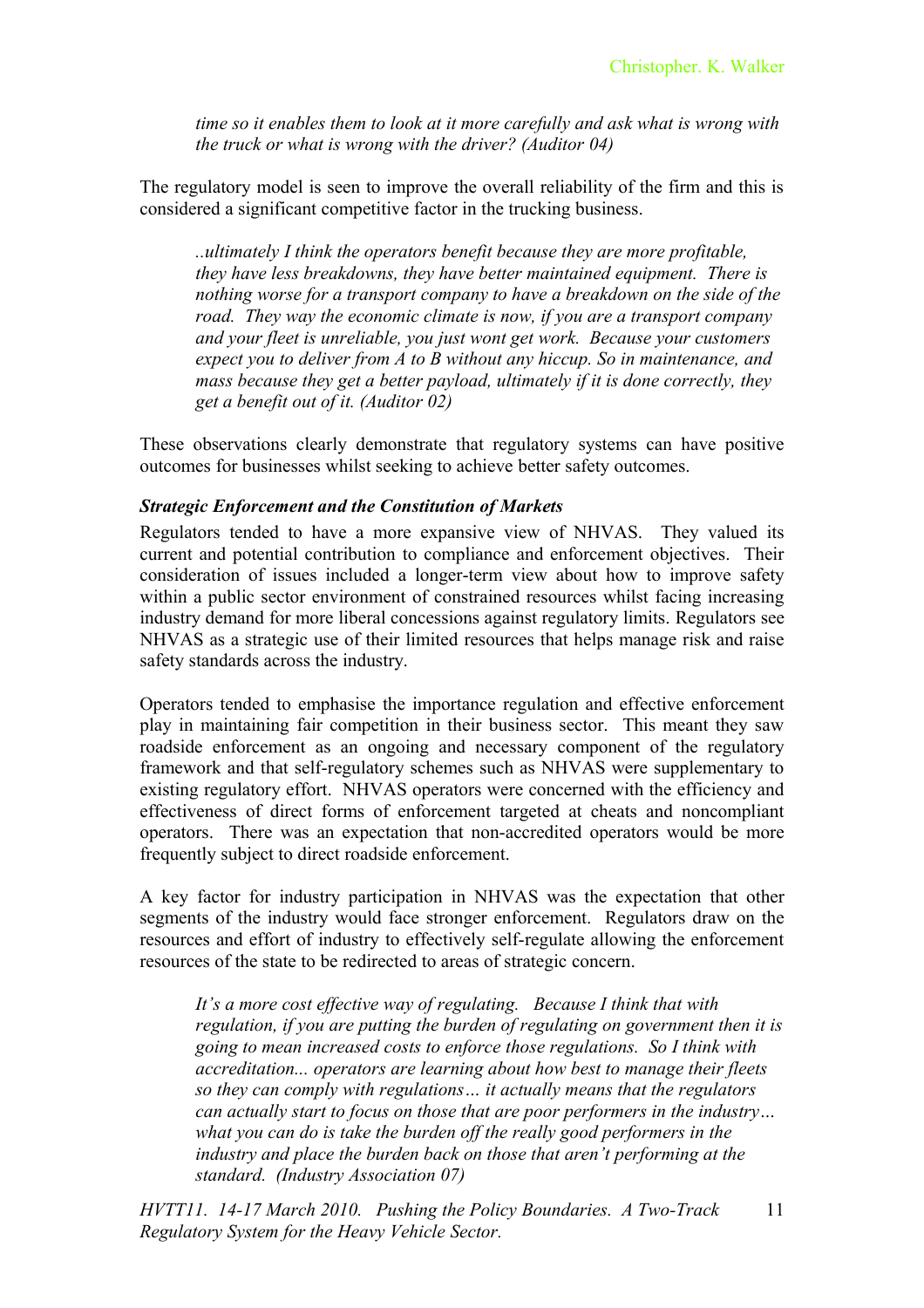Programs such as mass management under NHVAS are seen as effective ways of reducing the demand and costs on the state to enforce and police regulatory compliance.

*Look at the current mass management regulations you need to have in place. …It goes through a process of vehicle control, driver training, employee training, vehicle maintenance control, to a very tight degree of how much the vehicle is actually loaded, so its never actually overloaded...So to enable that person to run under mass management they need to work to these strict guidelines and for that they're allowed to carry extra weight on their vehicle, so therefore earn extra revenue, but in doing all that they're actually taking away a requirement that the law enforcement haven't to regulate the operation or enforce any rules, because the company is actually following their own rules which they set down in the first place. At the end of the day transport industry interference from regulators should become zero. (Industry Association 01)*

These comments are consistent with those made by auditors and reflect an expectation that with the introduction of NHVAS enforcement resources will not diminish and will more effectively contribute to the constitution of fairer markets. Operators also acknowledged that an effective enforcement system is likely to be diverse and to some extent complex if it is to effectively address the varying capacity and behavioural characteristics of industry members. This finding suggests that whilst the development of a two-track regulatory system may be complex, it is likely to still have appeal to industry, particularly where it helps stamp out unfair competition.

#### *The Role of Auditors: Collaborative Capacity Builders and Intermediaries*

The interview data reveals that auditors have played a role in influencing industryregulator relations. Auditors have acted as intermediaries facilitating an understanding of compliance requirements amongst operators. The role that auditors play in extending and developing industry's understanding of regulatory requirements appears to have been undervalued by most other stakeholder groups. Auditors express a genuine concern for improving the safety standards of the industry. The behaviour and attitude of auditors illustrates how private sector interests may act to progress public sector goals. This involves acting to ensure the private actions of trucking firms contribute to improved community welfare in terms of better road safety outcomes. Auditors play a constructive role building the compliance capacity of the industry and greater collaboration with regulators (Weber and Khademian 2008). Within a complex network of public and private organisations auditors work in a manner that supports the policy objectives of the state. The following comment illustrates how auditors find themselves modifying, assisting and interpreting regulations to achieve positive compliance outcomes for operators.

*Well, you need to understand the people within the industry, particularly you know, we're talking about the small operator. … they're hard working honest diligent people … and these people that are hurting because of the economic downturn in the bush. And they might have drivers that work for them who are illiterate. People who have poor numeracy skills …With these people… you really have to help them through these processes. My attitude is if I find a*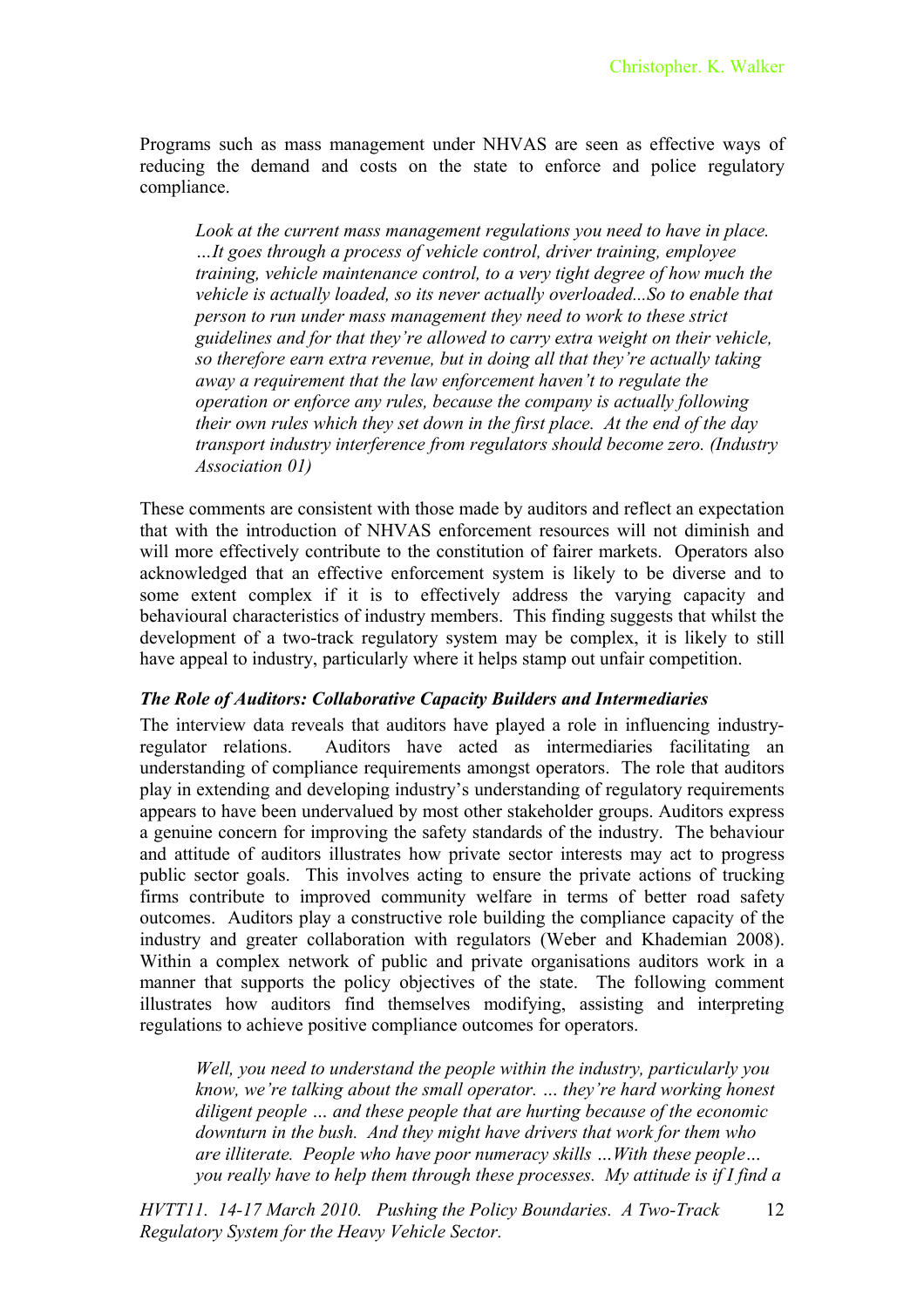*non-conformance and I can explain to the person why they've got this nonconformance and get them to understand how to take improvement action, particularly with this driver that can't read or write or whatever. I think the outcome from that is far better than just writing up a non-conformance and walking away and saying, well you fix it. (Auditor 03)*

This comment reveals how auditors play a nurturing and supportive role. It is not uncommon for the audit to be viewed as a learning exercise where knowledge is transferred amongst industry participants with the aim of improving compliance standards. Auditors are exposed to a broad range of industry responses to numerous compliance problems and this experience and information is unlikely to be accessible to 'your average truck operator'. Whilst larger firms may be dealt with in a strict auditing manner, smaller firms should be able to draw on the knowledge and experience of auditors to shape their corrective action. Such an approach is particularly helpful in an industry such as trucking that is dominated by large numbers of small firms.

Third party participants, such as auditors would have a greater role in complex twotrack regulatory regimes. Under a two-track system greater leverage needs to be made of the contribution external third parties such as auditors, can make towards building compliance capacity across the industry. This includes lifting lower track participants into the higher track as well as helping higher track firms to remain compliant. The contribution such parties can make towards improving industry understanding of regulations and finding innovative compliance solutions should not be underestimated.

# *Weaknesses: A Tendency Towards Ritualism*

A key concern expressed by regulators, auditors and industry participants was the extent of ritualism carried out under NHVAS. Regulators themselves were seen to engage in regulatory ritualism. This is where regulation is not fully enforced and regulatory requirements not followed through with the necessary checks and inspections (Braithwaite et al. 2007). These forms of ritualism are obstacles to continuous improvement and hold back enhancements in safety standards and levels of compliance.

The perceived failure of regulators to institute effective systems of random inspections gave industry associations and operators the impression that the scheme lacked the appropriate level of external enforcement pressure on compliance requirements. The absence of a substantial threat of being checked for ongoing compliance was seen to reduce the motivation of some operators to remain compliant with the standards of NHVAS. Auditors and operators claimed that ritualistic participation in NHVAS was common and that many smaller operators used the scheme as a means to avoid enforcement and regulatory requirements. One auditor recalled his concerns after an audit of a firm that had been operating under NHVAS for some years.

*"I gave them 25 non-conformances! They hadn't done an annual review or a quarterly compliance review. Now that meant those people had operated very effectively underneath a maintenance accreditation program without actually being able to be pinged (detected) for not complying. That's the loophole in*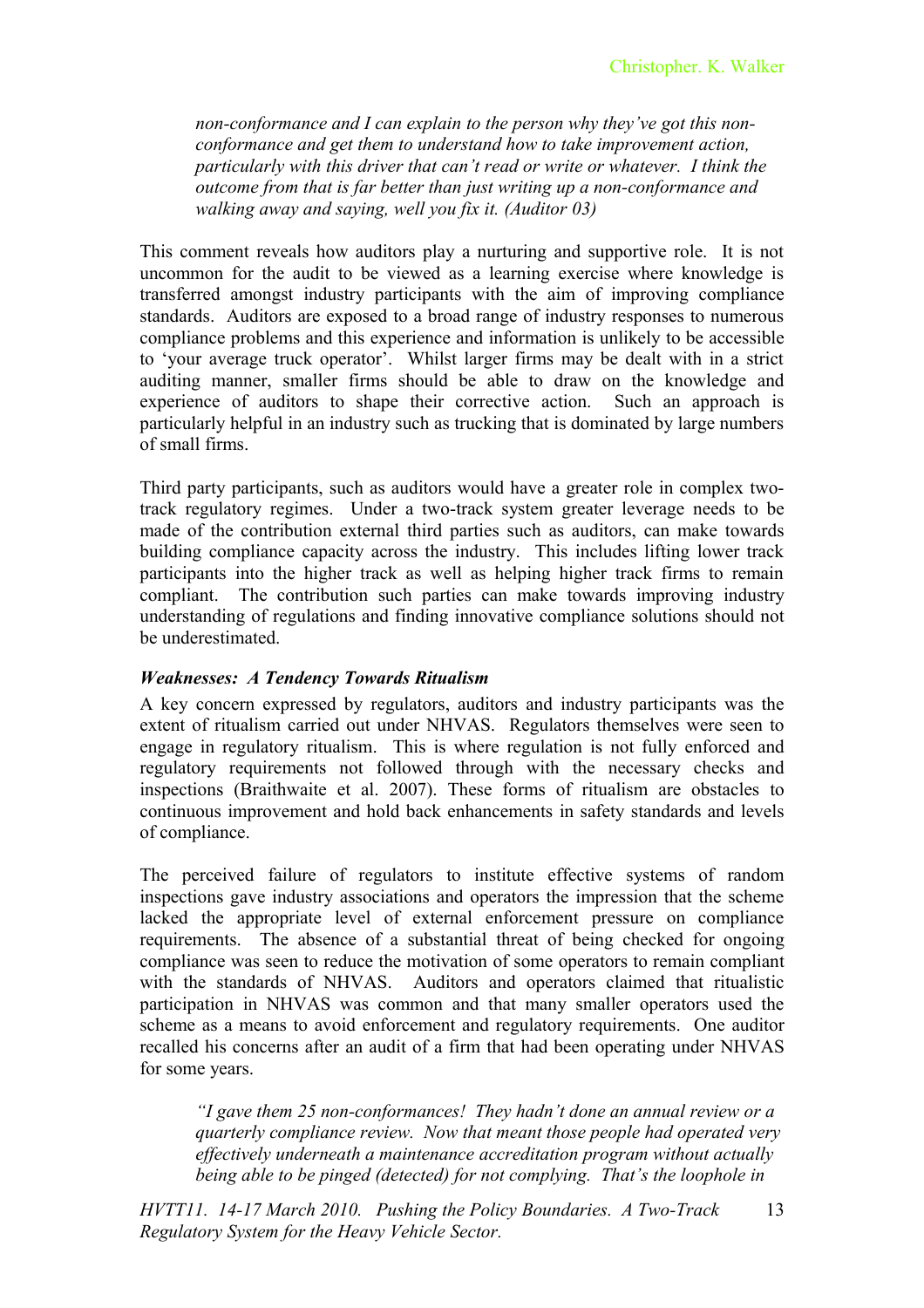*the system." (Auditor 03)*

Without the enforcement aspects of NHVAS being effectively carried out, the scheme does not drive continuous improvement and lift overall levels of industry compliance. However, despite the negative implications of ritualism, a number of auditors argue that their experience suggests the level of fraudulent and ritualistic participation is actually quite low amongst NHVAS operators. NHVAS firms are seen to have a predisposition for compliant practice. A number of auditors commented on this characteristic of participating firms.

*Under accreditation, you generally wont see the bad operators. Whilst I know I said that some operators will use the NHVAS to get around the regulations and mandatory annual inspections. That is a risk for the scheme, and I know for a fact that has occurred. But, by and large 90% of operators that have a NHVAS sticker on the side of the truck, have got into it because they want to bring their business up and get into the bigger market. They want a contract; they want to do that sort of thing. They want to bring their standards up, or they are already 80% there. What I am saying is that we wont see people that just don't do maintenance. (Auditor 02)*

*…talking to operators and the people I deal with nationally tend to be the ones that do the right thing or if they're a little bit off track they get made to do the right thing…(Auditor 05)*

So here we see accreditation rewarding compliant firms and acting as a pull factor, influencing firms at the margin with an existing predisposition for better compliance practice (Gunningham 1998). The economic incentives and benefits of being in NHVAS push the decision making of these firms over the line, encouraging them to join the program. These are important characteristics that a two-track regulatory system can draw on to motivate firms towards higher compliance standards. A twotrack system can offer firms longer-term, strategic business benefits. As with NHVAS, firms are not just driven by immediate economic returns. Auditor 02 argues;

*They want a return on their investment. But there is another incentive to it. If they think they can get into the bigger end of the market and get the bigger contracts then that is an incentive for them to get into accreditation. (Auditor 02)*

A two-track system will offer these incentives through regulations. Firms operating in the higher track will have access to greater regulatory flexibility and be known as running more reliable, compliant businesses that meet higher safety and environmental standards. These features are the pull factors that encourage lower track firms to move into the higher track regulation.

# **6. Developing a Two-track Regulatory System**

The research evidence suggests that the introduction of NHVAS has allowed heavy vehicle regulation to respond to the differentiated capacity of participants in the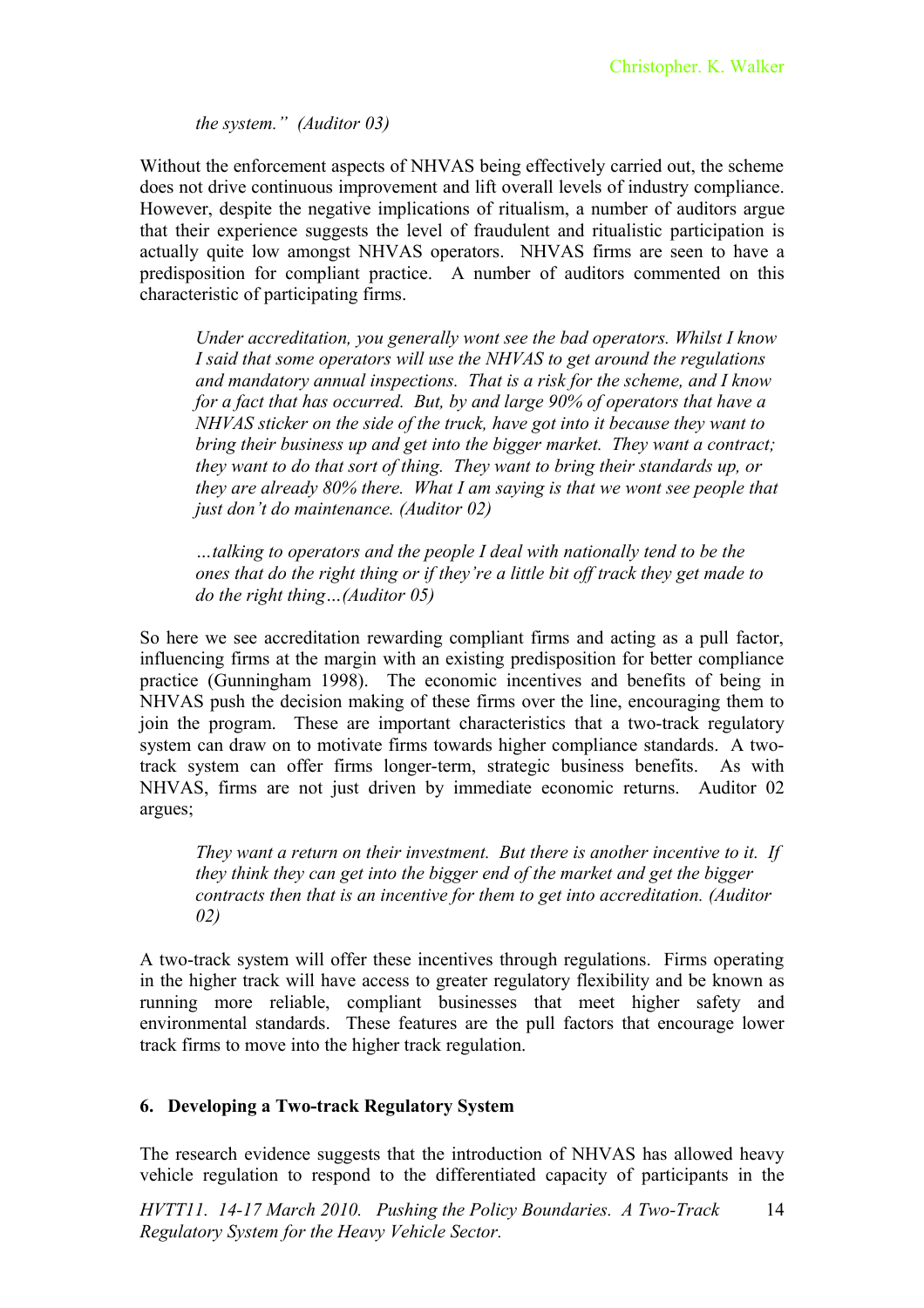industry. Enforcement practices aim to recognize and treat such participants differently. Firms that have the capacity to cope with higher levels of regulatory complexity are accommodated and rewarded through NHVAS. The remaining participants in the industry are managed within a one-size-fits-all regime. This differentiation in the regulatory and enforcement approach tends to correlate with the emerging sophistication of the top end of the heavy vehicle industry. Whilst few in number, transport conglomerates are increasingly dominating logistics and integrated transport systems (BTRE 2003a). The professionalism of these firms means they are far more able to operate within complex regulatory environments and regulators have responded to this capacity by introducing schemes such as NHVAS.

Drawing on these findings this paper argues that a more comprehensive and fundamental two-track regulatory system may be a viable model for regulating into the future. Such a system would allow regulators to more effectively respond to the changing nature of markets and industry demands and at the same time mange government and community calls for stronger evidence that risks are being properly managed.

A two-track regulatory system allows regulators to integrate a range of concession based schemes into a more comprehensive framework that has stringent and consistent requirements on how to manage risk. This would allow the model of regulation to move away from an ad-hoc, smorgasbord approach where operator specific schemes are developed to address niche industry concerns, to a more integrated and coordinated approach. The high track model of regulation would ensure the consistent application of safety, efficiency and environmental performance principles. Such an approach would ensure a common application and assessment process and integrate standardized monitoring and reporting technologies. More sophisticated enforcement practices can be integrated into the high track system where greater engagement between regulator and operator is common. Such engagement would have a focus on experimentation and building industry compliance capability.

At the base track enforcement practices and industry initiatives should be aimed at building and incentivsing operators to improve compliance levels to move into the higher track regulatory scheme. Enforcement should act to push the willing and capable firms up into the higher standard regulatory scheme and once within this framework firms would then be eligible to access more generous regulatory limits. An effective way of ensuring firms remain compliant within such a regime is the threat of sanction and return to the base track system that relies on more stringent and less generous prescriptive limits. How such a regulatory system might operate is illustrated in Figure 3 below.

Formally developing a two-track regulatory system enables regulation to respond to the changing structure of the road transport industry. Generally, larger firms and the more innovative small and medium sized companies would be able to move into the high track system. The two-track framework also recognizes the fundamental structure of the industry, noting that the majority of operators are small and engaged in local work. For many of these predominantly ancillary operators the prescriptive regulatory regime is adequate and appropriate given the nature of the tasks they undertake and the simplicity of their business systems and operational capacity. The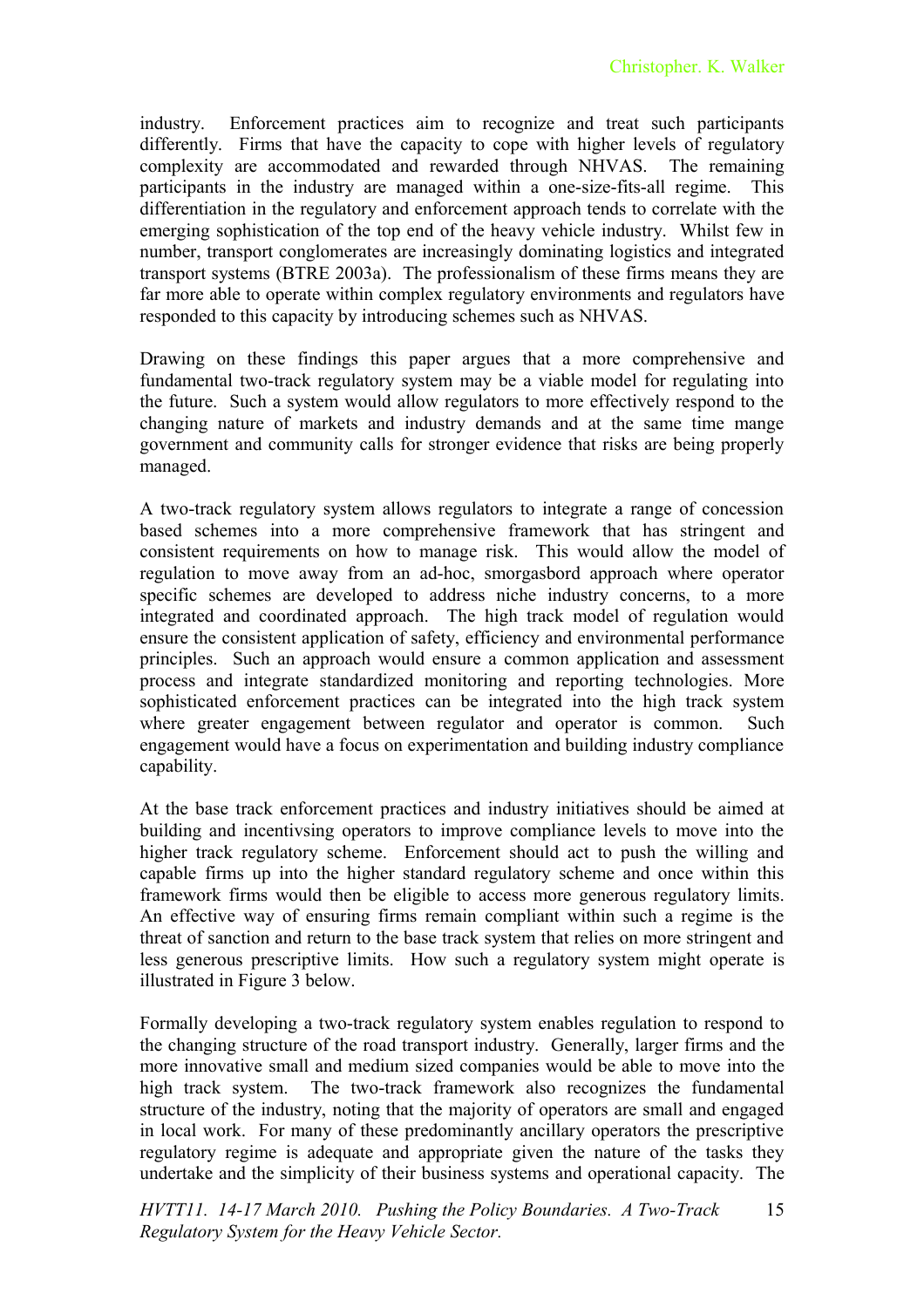two-track regulatory framework recognizes that there is high turnover in the industry with ease of entry and exit for many operators. Standard prescriptive regulation and enforcement practices remain appropriate for a large proportion of the industry and this scheme allows such approaches to continue.



# **Figure - 3 Two-track Regulatory System for the Heavy Vehicle Sector**

#### *Institutional Arrangements*

The two-track regulatory system could also be effectively linked to the changing institutional framework developing around the regulation of the Australian heavy vehicle industry providing clearer delineation of roles amongst enforcement agencies. The proposed national heavy vehicle regulator (DITRD&LG 2008) could act as the responsible agency for the administration and enforcement of the higher track system. State road agencies could remain focused on the enforcement of the low track prescriptive regulatory system with which they have extensive familiarity. This institutional separation of regulatory regimes creates incentives for firms to improve their compliance performance and access more flexible limits. Arrangements would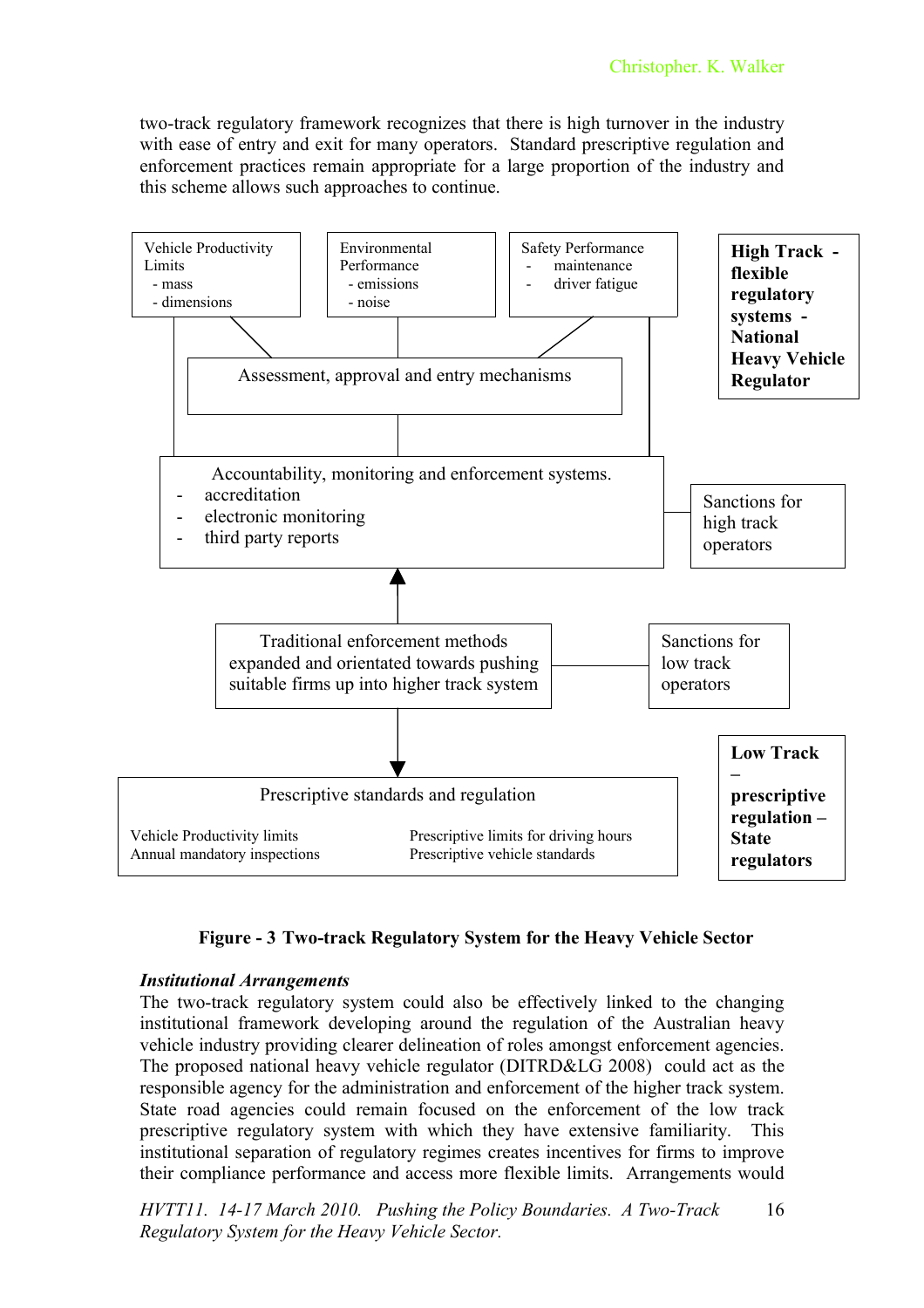also encourage state agencies to push firms with strong compliance capacity into the higher track system. The sector would therefore be subject to both market incentives as well as enforcement practices that are orientated to build the compliance capacity of trucking firms and move them up into the higher track regime.

A two-track system allows regulators to rebuild a regulatory framework that is culturally orientated towards higher levels of compliance and enables the introduction of more sophisticated monitoring and enforcement arrangements. These arrangements are likely to draw on a more elaborate mix of self-regulation and reporting, audit reports, third party monitoring, higher levels of engagement and joint problem solving between firms and the regulator. Advances in technology, in-vehicle systems and other surveillance and monitoring systems mean industry and regulators can more readily support sophisticated and complex arrangements that would inevitably go with a two-track regulatory system.

#### **7. Weakness of the Two-track Approach**

*Unfair Competition* - Establishing a two-track system also presents difficulties. Such a system is likely to be highly complex to administer for regulators and presents challenges for industry in terms of participation. It moves the regulatory model away from the principal of 'one rule for all', which is fundamental to equity and fairness and therefore introduces aspects of unfair competition. This may be potentially serious where such inequity between businesses is reinforced by the state through regulation. Managing this issue would require careful attention from regulators (including competition authorities) and industry.

*Complex Enforcement* - A two-track system creates complexity and difficulties for enforcement staff. Whilst discussion has suggested this can be managed with the institutional differentiation that will occur with the establishment of the national heavy vehicle regulator, governing and regulating across federal systems is inherently complex. It is inevitable that unscrupulous operators will appeal to alternative jurisdictions to exploit loopholes and technical opportunities presented by a complex and tiered regulatory framework.

*Costly Implementation* - Instituting regulatory incentives for heavy vehicle operators to lift their compliance performance and then subject operators to a higher system of regulation requires comprehensive, strong and sophisticated enforcement of both tracks. This may prove costly for regulators and place additional demands on the compliance and enforcement program. Governments may be reluctant to fund the expansion of enforcement agencies and thus the system may never reach its full potential as a regulatory framework.

*Ritualism, Abuse and Game Playing* - Models of self-regulation are always exposed to abuse and manipulation (Braithwaite et al. 2007). Many firms may simply engage in ritualistic forms of documentation and auditing without actually changing day-to-day practice. In an environment where enforcement is under resourced, the opportunities for exploitation and abuse increase. If instituted but not appropriately resourced, a situation could arise where the regulatory framework is subject to more abuse and game playing than under the current regime.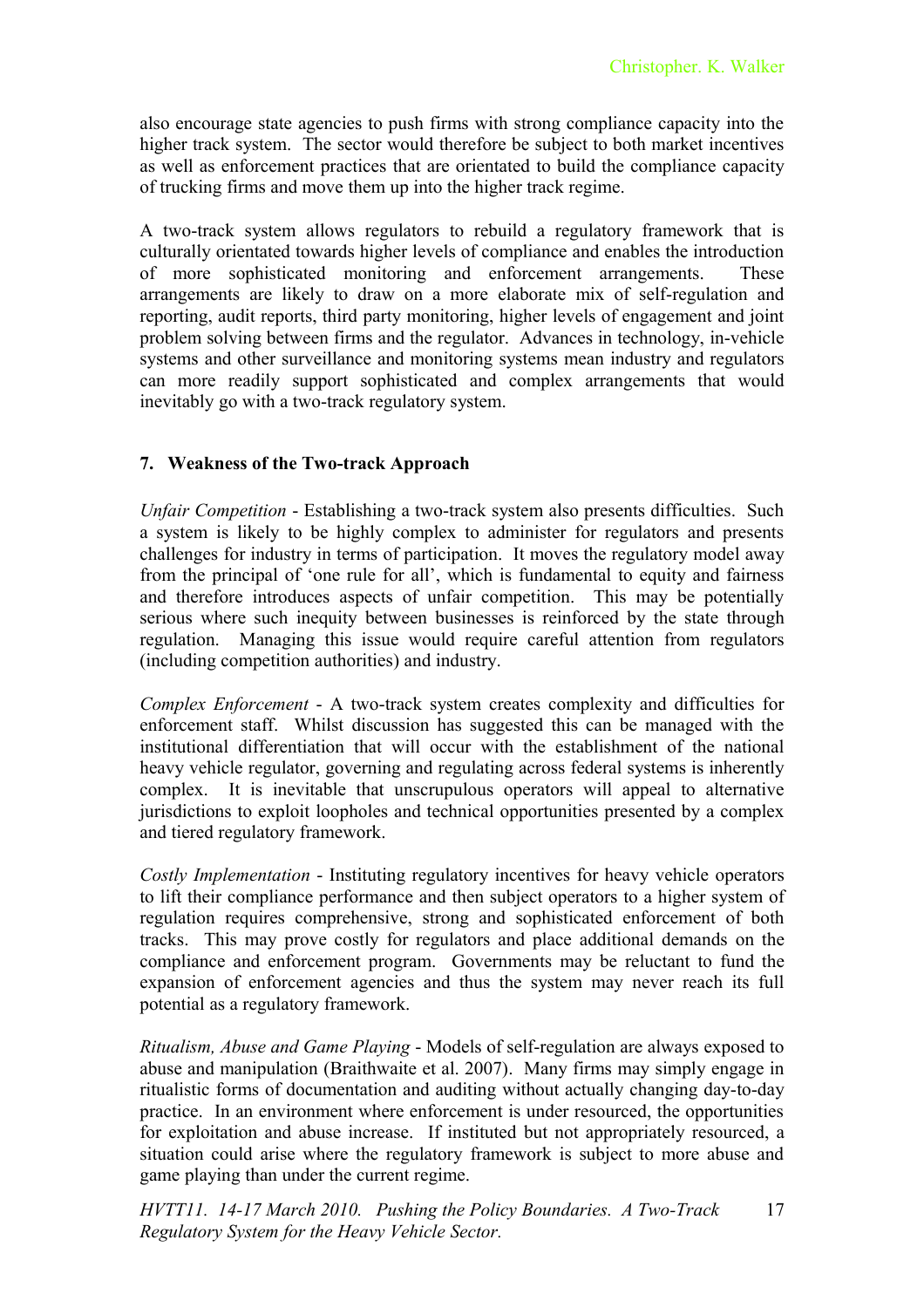# **8. Conclusion**

Regulation is a dynamic and complex process. It is a process that may engage and work with industry in complex and sophisticated programs that deliver a range of positive outcomes for the community and firms. At the extreme end of the spectrum regulation provides prescriptive guidance for firms on minimum requirements for safe and legally compliant operations. For many firms regulatory agencies are distant bodies and engagement is kept to an absolute minimum (Braithwaite 2003). The experience of stakeholder groups in the Australian heavy vehicle sector suggests that accreditation programs such as NHVAS provide opportunities for regulatory innovation and higher levels of engagement between industry and operators. This relatively new model of regulatory practice suggests that significant opportunity exist to develop and build a comprehensive regulatory regime orientated towards innovation and flexibility. However, the interest and capacity of trucking firms to participate in such a system is not universal. For this reason a two-track regulatory system has appeal. The high track builds on the experience of NHVAS evolving it into a comprehensive flexible regulatory system. The low track remains the standard prescriptive system. This base system caters for all participants in the sector representing the minimum requirements for operators. Instituting a two-track regulatory system will help incentivise compliance and enforcement strategies towards building operator capacity to better understand regulatory requirements, meet these requirements, and where possible, move beyond the minimum limits to enter a high track system that continues to push the boundaries, both for industry and the community. Developing such a system has risks and also presents great opportunities.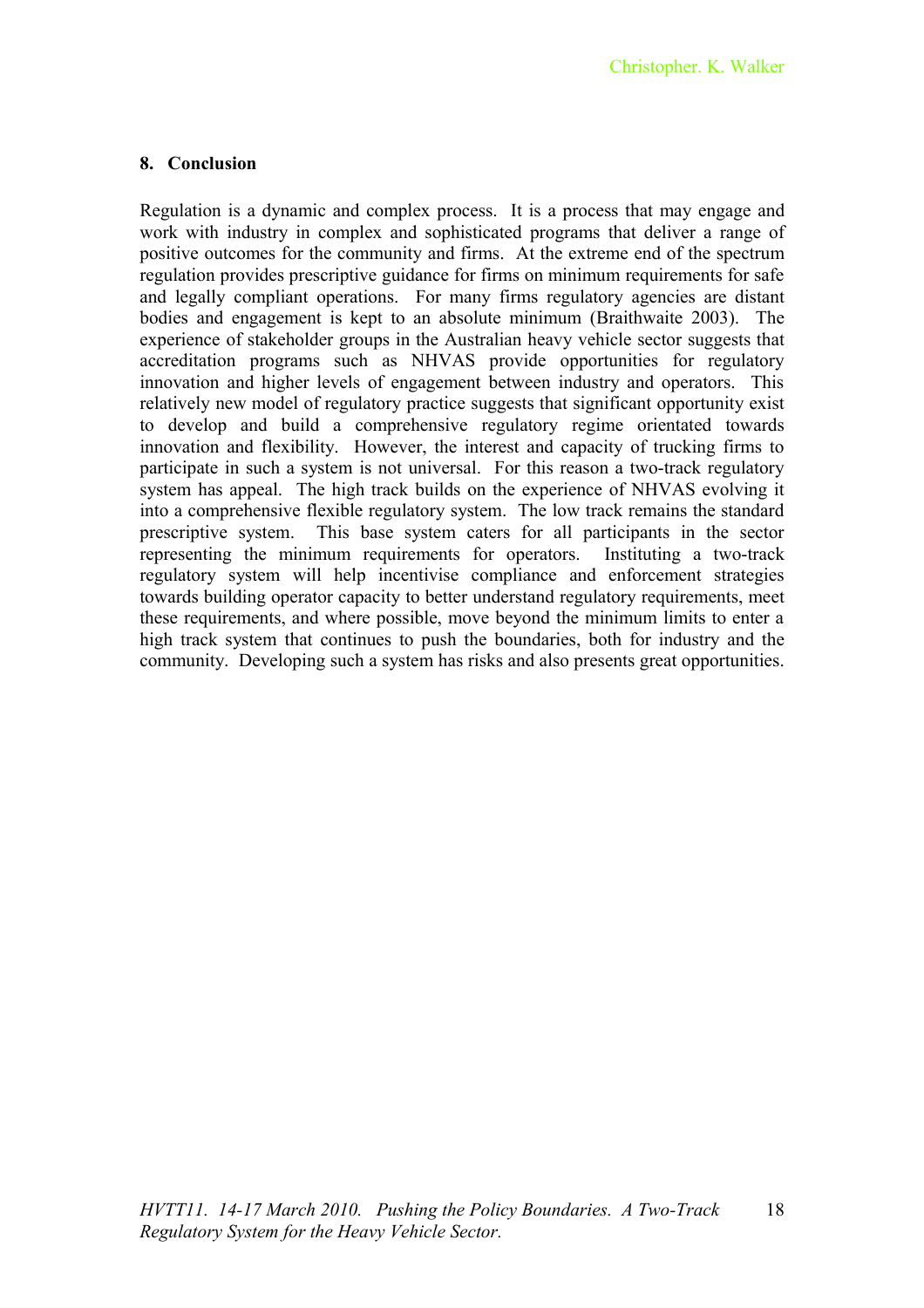#### **References**

Ayres, Ian and John Braithwaite. 1992. Responsive regulation: Transcending the deregulation debate. New York: Oxford University Press.

Baas, Peter. 2008. Analysis of the Safety Benefits of Heavy Vehicle Accreditation Schemes. Sydney: Austroads.

Banks, Garry. 2006. "Regulating for Australia's Federation in the 21st Century." In Melbourne Institute/The Australian Social Economic Outlook Conference. University of Melbourne, Melbourne.

Bibby, Paul. 2010. "Fears for sick, elderly in food safety overhaul. Private auditing of standards." Sydney Morning Herald 18 January:1.

Braithwaite, John, Toni Makkai and Valerie Braithwaite. 2007. Regulating aged care. Ritualism and the new pyramid. Cheltenham: Edward Elgar.

Braithwaite, Valerie. 2003. "Dancing with tax authorities: Motivational postures and non-compliance actions." In Taxing Democracy. Understanding tax avoidance and evasion., ed. Valerie Braithwaite. Aldershot, UK: Ashgate.

BTRE. 2003a. An overview of the Australian road freight transport industry. Working Paper 60. Canberra: Bureau of Transport and Regional Economics.

BTRE. 2003b. " Information sheet 22. Freight between cities. 1972 to 2001.", ed. Department of Transport and Regional Services. Bureau of Transport and Regional Economics (BTRE). Canberra: Bureau of Transport and Regional Economics.

Coen, David. 2005. "Business-regulatory relations: Learning to play regulatory games in European utility markets." Governance: An International Journal of Policy and Administration 18(3):375-398.

Coglianese, Cary, Richard Zeckhauser and Edward Parson. 2004. "Seeking truth for power: Informational strategy and regulatory policymaking." Minnesota Law Review 89:277-366.

DCC. 2008. "Carbon pollution reduction scheme. Green paper fact sheets. 4 Transport." ed. Department of Climate Change. Canberra: Department of Climate Change.

DITRD&LG. 2008. "A National Framework for Regulation, Registration and Licensing of Heavy Vehicles. Consultation Regulatory Impact Statement." Canberra: Department of Infrastructure, Transport, Regional Development and Local *HVTT11. 14-17 March 2010. Pushing the Policy Boundaries. A Two-Track Regulatory System for the Heavy Vehicle Sector.*  19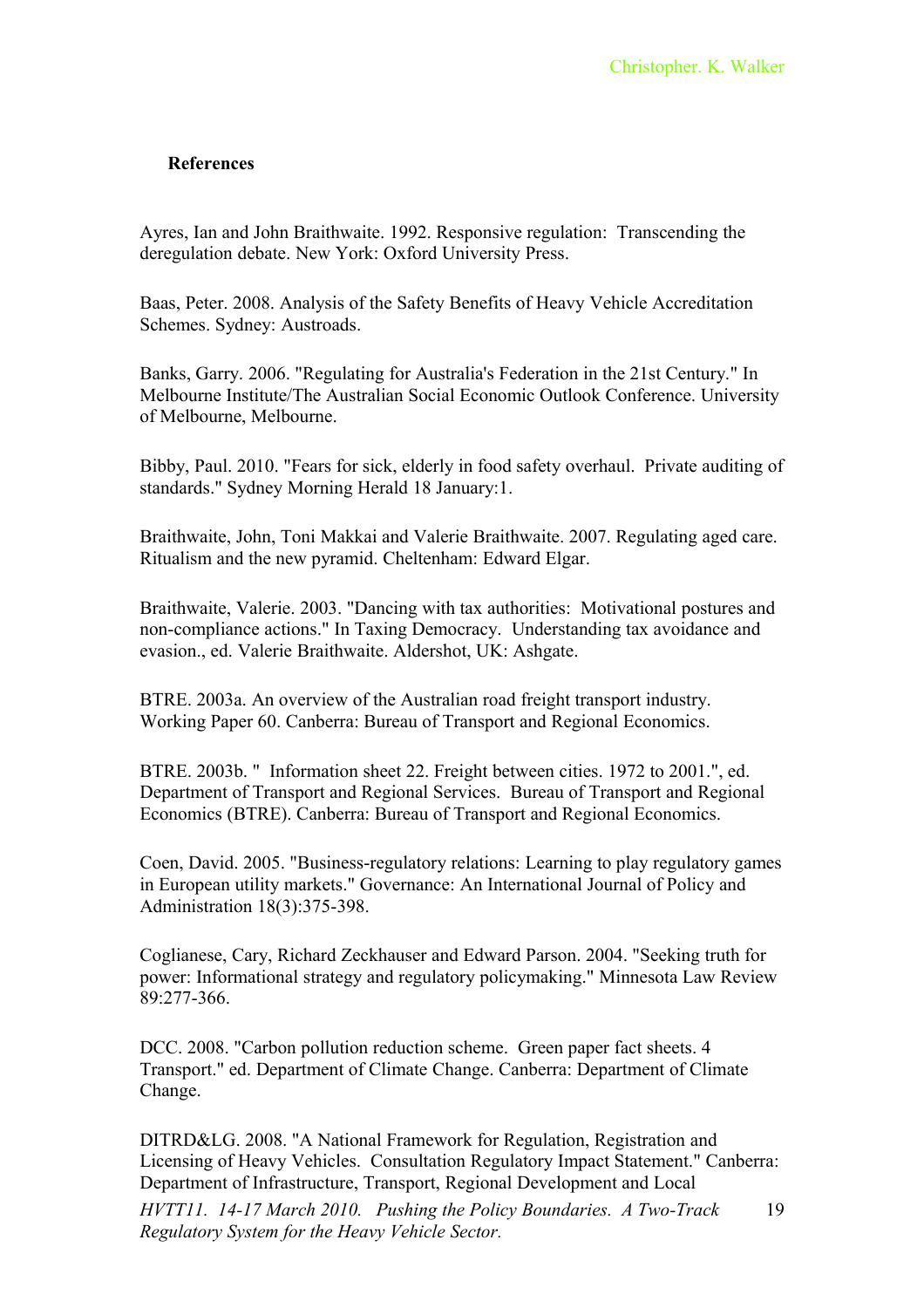Government.

Grabosky, Peter. 1995a. "Regulation by reward: On the use of incentives as regulatory instruments." Law & Policy 17(3):257-282.

Grabosky, Peter. 1995b. "Using non-governmental resources to foster regulatory compliance." Governance: An International Journal of Policy and Administration 8(4):527-550.

Gunningham, Neil and Peter Grabosky. 1998. Smart Regulation. Oxford: Clarendon Press.

Jessop, Bob and Ngai-Ling Sum. 2006. Beyond the regulation approach. Putting capitalist economies in their place. Cheltenham: Edward Elgar.

Leyden, Peter, Kirsty McIntyre and Barry Moore. 2003. "Current Australian approaches to heavy vehicle accreditation and compliance for mass limits.". Melbourne: National Road Transport Commission, Australia.

McIntyre, Kirsty. 2005. "Chain of responsibility: Achieving truck and bus compliance in Australia." In International Truck and Bus Safety and Security Symposium. Virginia, USA.

McIntyre, Kirsty and Barry Moore. 2002. "National road transport compliance and enforcement reforms: On the road to a new national culture of compliance." In Current Issues in Regulation: Enforcement and Compliance. Melbourne.

NTC. 2006. "Facts on Freight Growth." In Information Bulletin, ed. National Road Transport Commission. Melbourne: National Transport Commission.

NTC and Rare Consulting. 2008. "Freight transport in a carbon constrained economy." Melbourne: National Transport Commission.

Parker, Christine. 2002. The Open Corporation: Effective Self-regulation and Democracy. Cambridge; Port Melbourne: Cambridge University Press.

Rose, Mark. H., Bruce. E. Seely and Paul. F. Barrett. 2006. The best transportation system in the world. Railroads, trucks, airlines and American public policy in the twentieth century. Columbus: The Ohio State University Press.

Rufford, P and P Bass. 2006. Policy review of road transport heavy vehicle accreditation. Discussion Paper. Melbourne: National Transport Commission.

Thornton, Dorothy, Robert. A. Kagan and Neil Gunningham. 2008. "Compliance costs, regulation, and environmental performance: Controlling truck emissions in the US." Regulation & Governance 2:275-292.